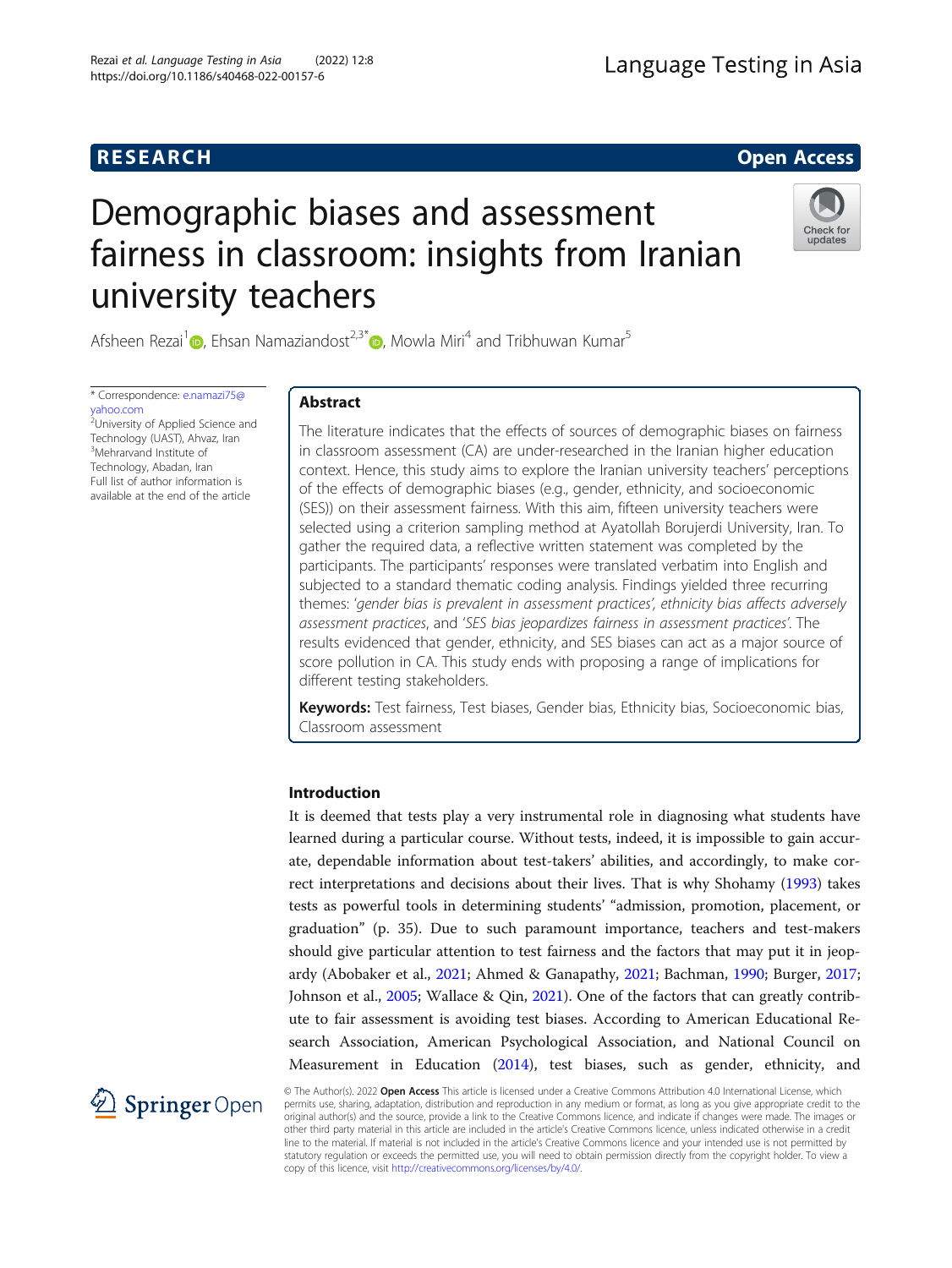socioeconomic (SES) status are construct-irrelevant factors that systematically cause a group of students to obtain higher or lower scores. In this way, their true abilities are either inflated or deflated.

In the context of classroom assessment (CA), to implement fair assessment practices, teachers must also do their best to eliminate test biases (Alkhaldi, [2021](#page-16-0); Baniasadi et al., [2022](#page-16-0); Camilli, [2013;](#page-16-0) Rasooli et al., [2018;](#page-18-0) Song, [2018](#page-18-0)). The reason for this is that fair assessment practices can have a positive bearing on students' cognitive learning (Holmgren & Bolkan, [2014](#page-17-0); Chupradit, Leewattana, & Chupradit, [2020](#page-16-0)), students' self-efficacy (Vallade et al., [2014](#page-18-0)), and positive evaluation of teacher expertise (Gotlieb, [2009](#page-17-0); Pereira et al., [2017](#page-18-0)). On the other hand, unfair assessment practices may lead to student's aggression and hostility (Uludag, [2014](#page-18-0)), truancy (Gunasinghe et al., [2020](#page-17-0); Ishak & Fin, [2013](#page-17-0)), and cheating (Lemons et al., [2011\)](#page-17-0).

Despite the reverberating call by researchers to negate the adverse effects of test biases (Buttner, [2004](#page-16-0); Čiuladienė & Račelytė, [2016;](#page-16-0) Hamid et al., [2019](#page-17-0); Rasooli et al., [2021;](#page-18-0) Sanders et al., [1990;](#page-18-0) Scott et al., [2014](#page-18-0); Tajeddin & Alemi, [2014;](#page-18-0) Tierney, [2013](#page-18-0); Vadivu & Chupradit, [2020](#page-18-0)), it seems that teachers give scant attention to the ways they influence their CA practices where they deal with students from various genders, ethnicities, SES classes. Additionally, as Green et al. [\(2007](#page-17-0)) report, across different contexts in different parts of the world, teachers interpret fair assessment practices differently. Thus, examining the fairness of CA practices from the viewpoint of teachers, especially in contexts like Iran where teachers and students belong to various backgrounds, could be of great value. However, the review of the literature indicates that this issue has gone rather unnoticed in the higher education context of Iran like many other Asian countries. To narrow this gap, this study set out to explore how gender, ethnicity, and SES biases affect assessment practices in CA in the Iranian higher education contexts. It is hoped that the findings of the present study can be useful for teachers to alleviate the adverse effects of demographic biases on fairness in CA.

# Background of the study

# Test fairness

Test fairness, as one of the building blocks of CA, has been addressed extensively from diverse perspectives in the literature. In a seminal study, Green et al. ([2007](#page-17-0)) went meticulously through the previous conceptualizations of fairness in high-stakes and lowstakes tests and found a number of influencing factors, such as communication about grading, confidentiality, multiple assessments, do no harm, and avoid score pollution (test biases). The last two factors which are related to the current study are detailed below.

The 'do no harm' factor covers two main concepts. According to Green et al. ([2007](#page-17-0)), the first meaning posits that teachers and test-makers should treat students and testtakers with respect and care during assessment practices. The second meaning pinpoints that students and their parents should not be exposed to any harmful personal effects of testing practices. There is a strong agreement on 'do no harm' factor among testing stakeholders across the world (Bazvand & Rasooli, [2022](#page-16-0); Cowie, [2015](#page-16-0); Pope et al., [2009\)](#page-18-0).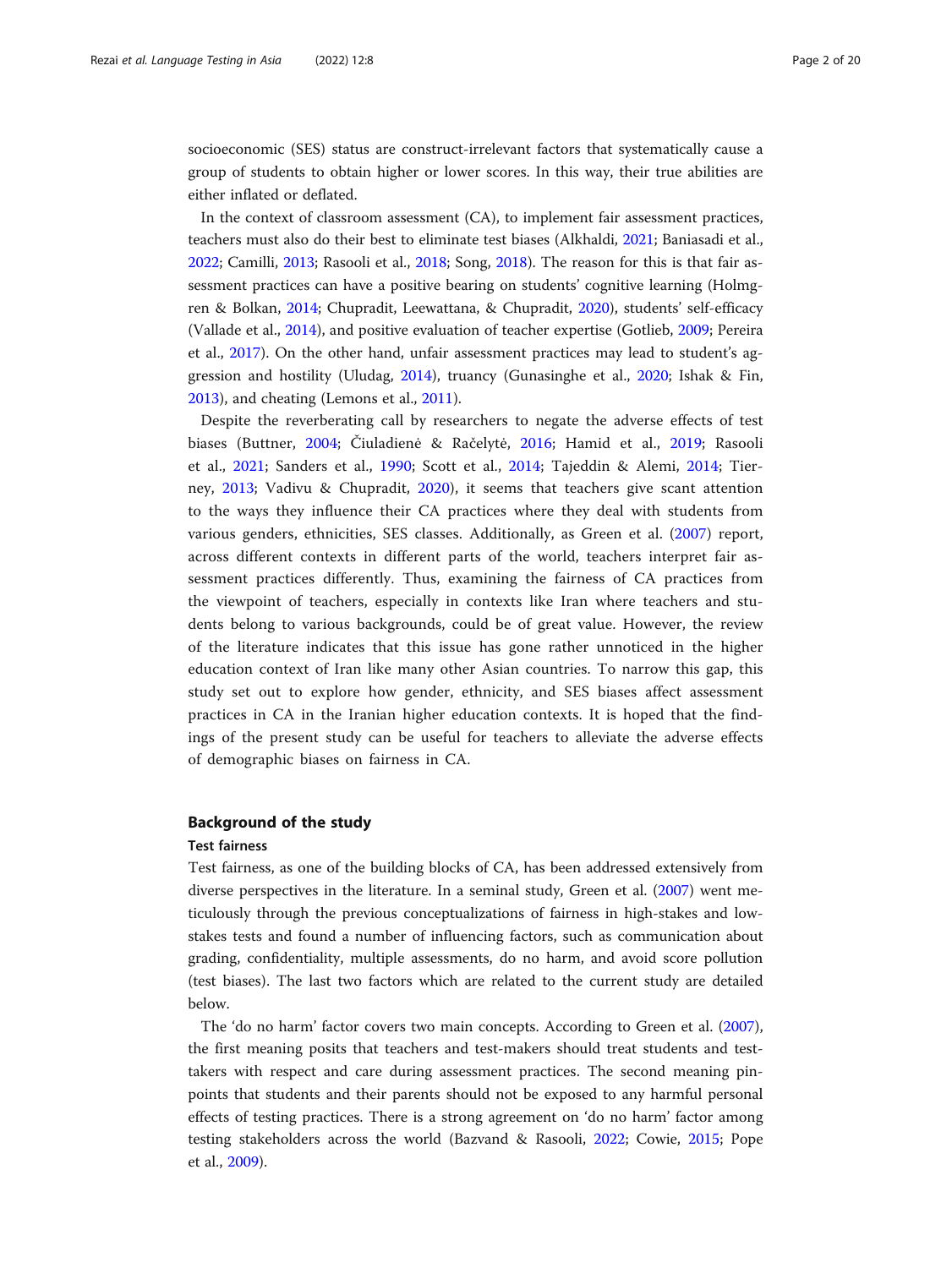Another factor is 'avoid score pollution'. It means that students' scores should not include factors that are construct-irrelevant (Green et al., [2007](#page-17-0)). What makes it difficult to eliminate score pollution is that there is not a general agreement among teachers of factors polluting students' scores; thus, teachers are deprived of common yardsticks and principles to identify and neutralize the factors which contribute to score pollution and, hence, unfair CA practices (Pope et al., [2009](#page-18-0)).

To 'avoid score pollution', the very important concept of 'construct-underrepresentation' must also be taken into account (Rasooli et al., [2018](#page-18-0)). It means that "failure to adequately include the relevant issues in the measurement of achievement, can also be a significant aspect of this theme" (Downing & Haladyna, [2004,](#page-16-0) p. 28). In support of the significance of this factor, Scott et al. ([2014](#page-18-0)) and Alm and Colnerud [\(2015\)](#page-16-0) found out when teachers and test-makers build their decisions on data that are not suitable, sufficient, and accurate, students perceive the assessment as unfair. Additionally, Crosthwaite et al. ([2015](#page-16-0)) stated that when assessment methods are not in line with students' learning styles, students' scores are polluted and, accordingly, they cannot show their true abilities. In sum, to avoid score pollution, construct-irrelevant and constructunderrepresented factors should be considered in any type of assessment practices.

# Test bias

Teachers' prior beliefs and the relations of these prior beliefs with a group of students may have different consequences for students taking a test. Teachers and test-makers are "identified with, and are categorized into, multiple social categories, and suffer or benefit from the status of these categorizations combined" (Bygren, [2020,](#page-16-0) p. 4). In other words, as Correll and Benard ([2006](#page-16-0)) note, cultural and traditional factors in connection with the context surrounding may affect assessment practices. In this sense, students who show "contextually unusual properties may, consciously or sub-consciously, be assumed to be (contextually) less competent, or held to a harsher standard than groups with contextually expected properties" (Bygren, [2020](#page-16-0), p. 4).

As pointed out above, test biases are the factors that may imperil test fairness and cause score pollution. In simple terms, test biases, according to American Educational Research Association, American Psychological Association, and National Council on Measurement in Education (, [2014](#page-16-0)), arise "when deficiencies in a test itself or the manner in which it is used result in different meanings for scores earned by members of different identifiable subgroups" (p. 74). In other words, test biases are constructirrelevant factors which signify "the extent to which test scores are affected by variables that are extraneous to the construct" (Ary et al., [2014](#page-16-0), p. 243). In short, test biases are construct-irrelevant factors that do not systematically allow students to demonstrate their true abilities, and, accordingly, overestimate or underestimate their scores. Three important test sources of bias are gender, ethnicity, and SES.

On a critical note, test biases may occur at all stages of testing processes and include both test-makers and testing materials. For test-makers, bias occurs when their testing practices are affected by their perceptions and expectations of test-takers and the contextual factors, as well as their previous background knowledge and experiences (Rasooli, [2021;](#page-18-0) Starck, et al. [2020](#page-18-0)). Bias may also occur in testing materials, when they are in favor of a group of test-takers. For example, according to D rnyei ([2005](#page-16-0)),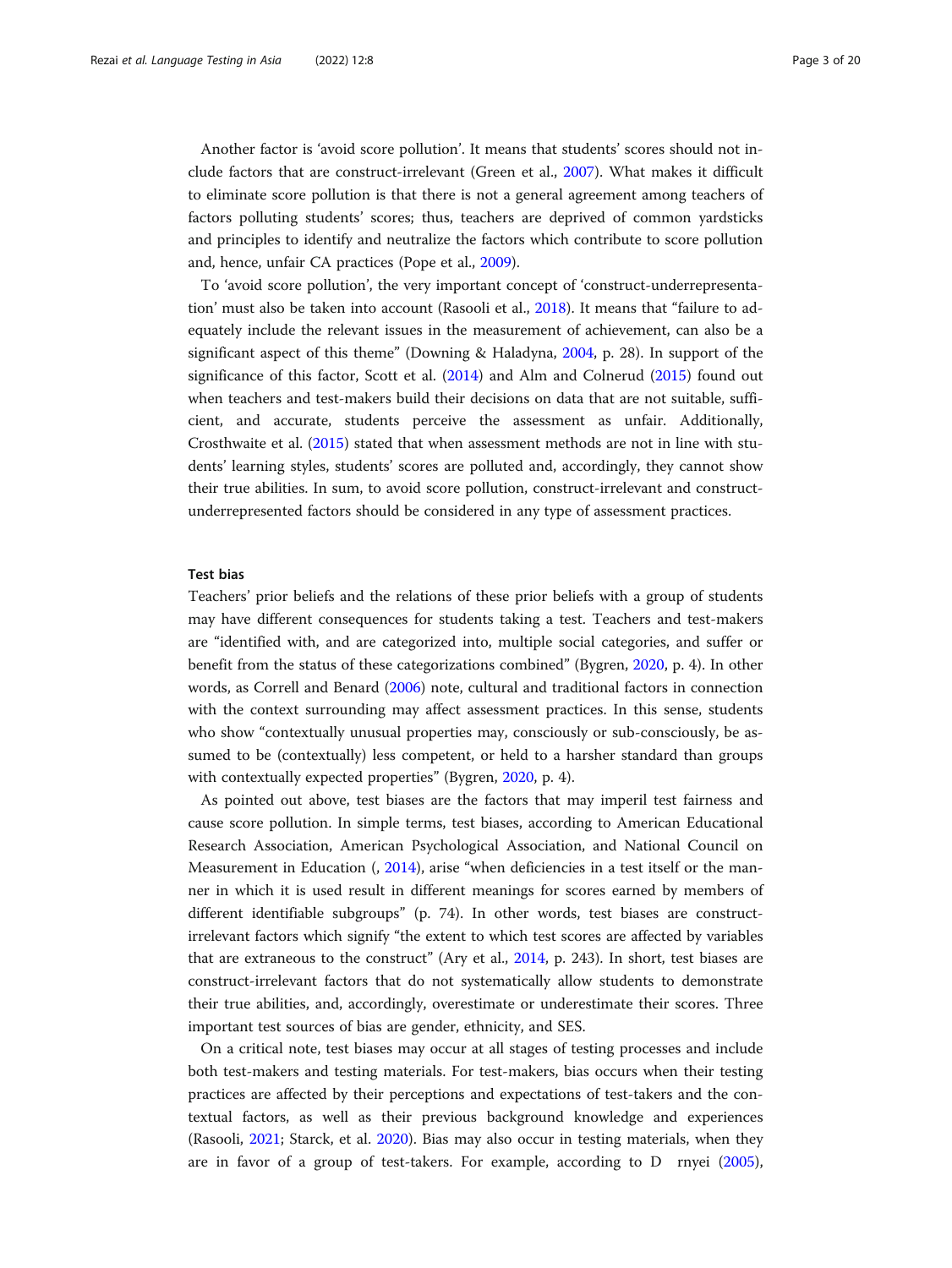multiple-choice tests privilege field-independent students. Additionally, Crosthwaite et al. ([2015\)](#page-16-0) reported that group-work activities do not privilege test-takers with individualistic learning styles.

# Gender bias

One of the major sources of bias that may imperil test fairness and pollute students' scores in CA is gender bias. Gender bias occurs when students' gender immensely affects assessment practices (Rasooli et al., [2018\)](#page-18-0). In the literature, gender bias has been tackled from two dimensions: How does it affect the quality of interaction between teachers and students? And, how does it affect teachers' assessment practices? As the quality of interactions between teachers and students is of central importance in formative assessments, in a meta-analytic review of thirty two studies on gender bias, Jones and Dindia ([2004](#page-17-0)) discovered that teachers were more inclined to interact with males than females. Additionally, they found out that males were more criticized by their teachers and received more negative feedback abilities from their teachers. In another study by Duffy et al. ([2001\)](#page-17-0), the effects of instructors' gender and school subject on their interactions with male and female students were examined. In general, their findings evidenced that the instructors had more tendency for interactions with their opposite sex.

Concerning the effects of gender bias on teachers' assessment practices, few studies have been done already. In two early studies by Spear [\(1984\)](#page-18-0) and Newstead and Dennis ([1990](#page-17-0)), it was reported that even when male and female students had an identical performance on the same test items, they received different grades. Besides, Hazel et al. ([1997](#page-17-0)) probed the effects of testing practices on male and female students' test performance. Their findings documented that the decontextualized multiple-choice items favored female students while contextualized multiple-choice items positively benefited male students. Furthermore, in the USA context, Cornwell et al. [\(2013\)](#page-16-0) investigated teachers' grading for boys and girls on mathematics, reading, and science tests. Their results showed that the boys with identical performance vis-à-vis girls were scored less favorably. Finally, Robinson and Lubienski ([2011\)](#page-18-0) found that in the USA elementary and secondary schools, female students were considered more knowledgeable by teachers compared to male students.

# Ethnicity bias

Another kind of source of bias is ethnicity bias. Initially, defining the concept of ethnicity is in order. According to van Ewijk [\(2011\)](#page-18-0), ethnicity is used to identify and feature groups of people who share the same cultural expressions and identifications. In other words, ethnicity covers an individuals' racial, tribal, religious, linguistic, and cultural features. In the educational contexts, as Dewey [\(1923](#page-16-0)) notes, teachers are supposed to play a positive role in promoting equability in society. The reason for this is that they have the power to construct more positive ethnical attitudes, as well as alleviate negative ethnical attitudes in their students (Banks et al., [2005](#page-16-0)). Despite these long-lasting expectations, teachers themselves are embedded and worked in a society in which ethnicity bias is pervasive. That is, according to Warikoo et al. [\(2016\)](#page-19-0), as teachers themselves come from a particular ethnicity, it is somehow logical to expect that teachers'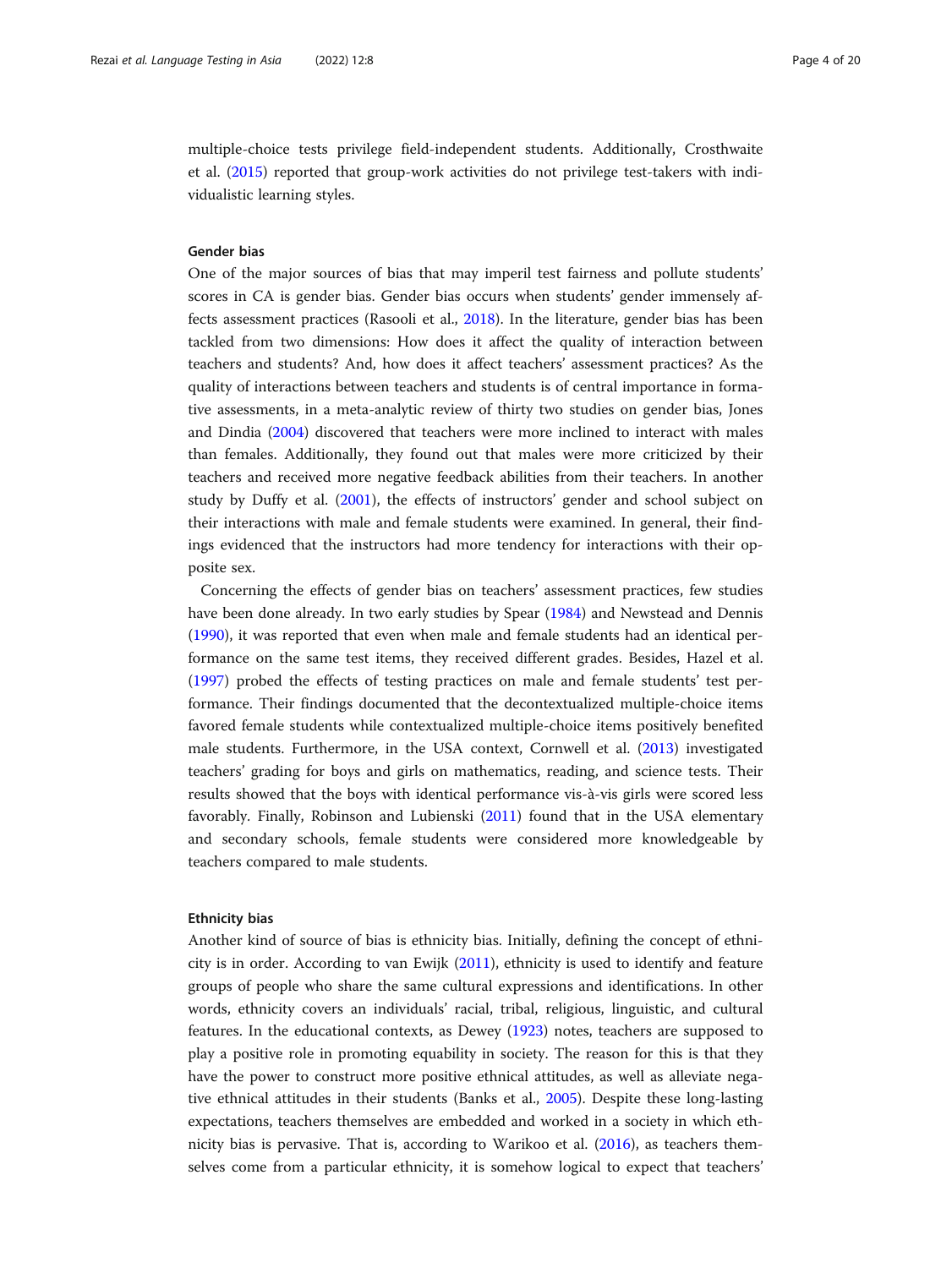ethnic and racial biases act as a powerful driver to disseminate ethnic inequality in education. Though teachers may frequently claim that they try not to let ethnicity bias adversely affects their professional performance (Marx & Larson, [2012](#page-17-0)), sometimes, they are affected implicitly by them (Starck, et al. [2020](#page-18-0)).

The findings of the previous studies on the effects of ethnic and racial bias on teachers' assessment practices are inconclusive. For example, in a study by Ferguson ([2003\)](#page-17-0) in the USA, the literature was reviewed and the findings evidenced that "teachers' perceptions, expectations, and behaviors probably do help to sustain, and perhaps even expand the black-white test score gap" (p. 1). In addition, Hinnerich et al. [\(2015](#page-17-0)) demonstrated that teachers negatively disadvantaged students with a foreign language background compared to Swedish students. On the other hand, in a study by van Ewijk [\(2011](#page-18-0)), the findings uncovered that there was not any ethnic and racial bias in teachers' grading practices. Similarly, in the UK, Hinton and Higson ([2017\)](#page-17-0) found out that raters' performances were not highly affected by their races and ethnicities.

# SES bias

SES bias is the next kind of source of bias which may jeopardize assessment fairness. In the literature, there has been an ongoing dispute about the basic conceptual meaning of SES. In general, however, SES can be considered as "an individual's or a family's ranking on a hierarchy according to access to or control over some combination of valued commodities, such as wealth, power, and social status" (Muller and Parcel, Mueller & Parcel, [1981](#page-17-0), as cited in Sirin, [2005](#page-18-0), p. 3.). SES can be recognized and determined in terms of three factors: parental income, parental education, and parental occupation (Hauser, [1994;](#page-17-0) Sirin, [2005\)](#page-18-0).

The parental income indicates the potential for social and economic resources available to a student. The parental education factor also can be considered as a significant indicator of parents' income as there is a strong tie between income and education of parents (Sirin, [2005](#page-18-0)). The parental occupation factor correlates highly with parental education and income. That is, the higher level of education, the more profitable job, accordingly, the higher income (Hauser, [1994](#page-17-0)).

As Kraus and Stephens [\(2012\)](#page-17-0) note, individuals from similar backgrounds like to live and work together, which makes them gain similar intra-psychic and interpersonal patterns. According to the social-cognitive theory of Kraus and Stephens ([2012\)](#page-17-0), presented to explain SES, individuals show particular intra-psychic and interpersonal patterns depending on their SES. For example, Piff et al. [\(2012](#page-18-0)) disclosed that individuals from higher SES have more self-focused thinking and behaviors and individuals with lower SES show other-focused thinking behavior.

What can be implied from the previous studies (Blossfeld & Shavit, [1993;](#page-16-0) Marjoribanks, [1979](#page-17-0); Noel & de Broucker, [2001;](#page-17-0) Sirin, [2005](#page-18-0); Willms, [1999](#page-19-0)) is that there is a strong and positive linkage between students' SES and their educational achievement. For instance, in a meta-analytic study by Sirin [\(2005\)](#page-18-0), she concluded that "family SES at the student level is one of the strongest correlates of academic performance" (p. 438). Additionally, the results of Willms ([1999](#page-19-0)) study evidenced that students from higher SES, got a higher score on standardized achievement tests.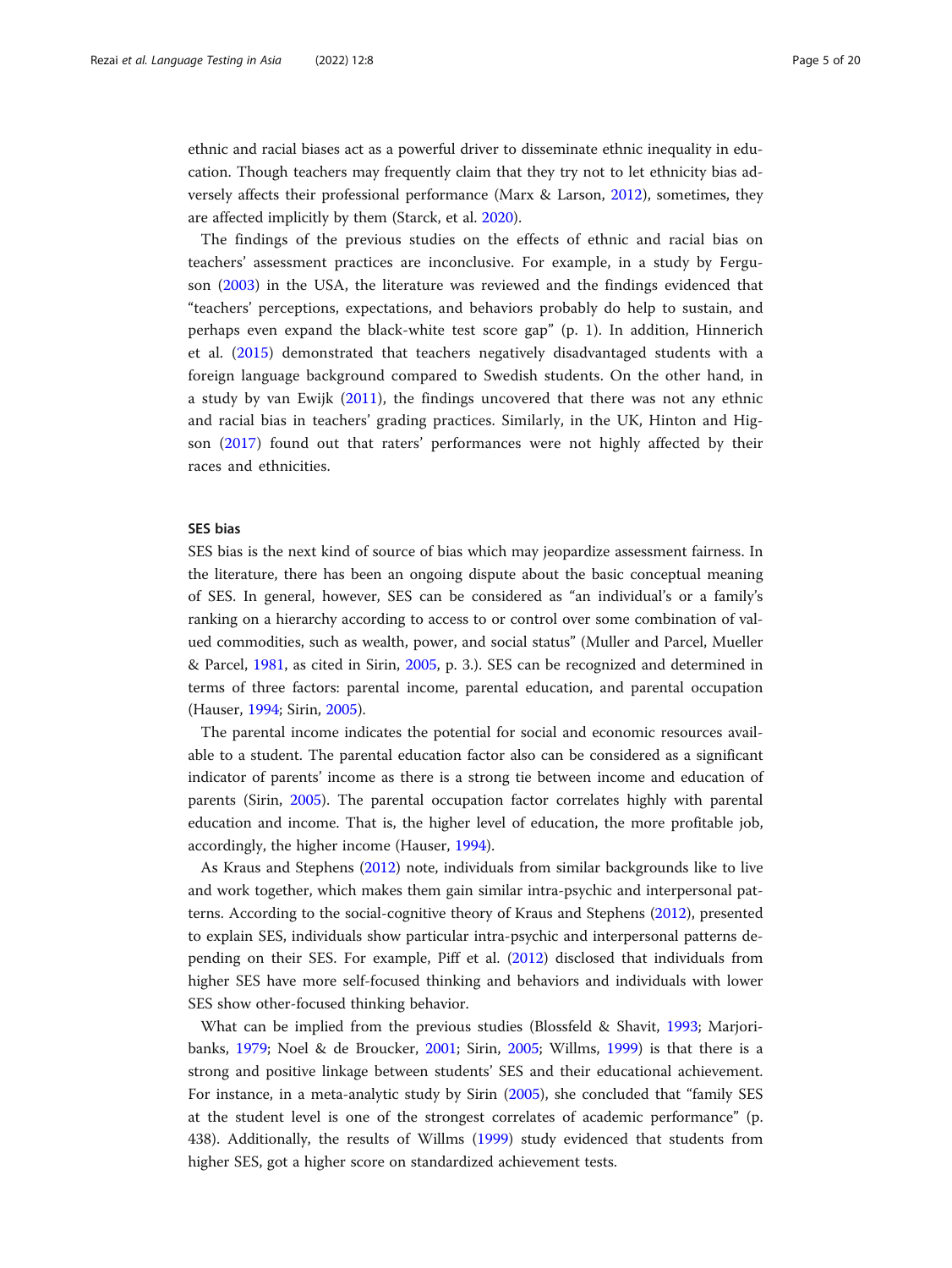# Context of the study

The present study was run at Ayatollah Borujerdi University which is an Iranian runstate University. Iran is an ancient country which has experienced different ethnicities over the last four millenniums. It is a multi-ethnic country with different ethnic groups, including Persians, Kurds, Lors, Arabs, Baluchs, Turkmen, Azeri, Mazandaranis, Gilaks, Talyshes, and Tats. Despite their commonalities, every ethnicity speaks in a unique dialect, enjoys a different culture, and is known for special music, clothes, and even cuisine.

Like many other countries around the globe, Iran is a multi-socioeconomic country. In general, people fall into three broad three statuses: Upper class, middle-class, and working class. The upper class including around 10% of the population in Iran (Radio Zamaneh, [2010\)](#page-18-0) consists of those individuals who are rich, well-born, and wield the greatest political power. Including around forty percent of the population, the middle class entails individuals falling between the upper class and the working class. The working class comprises those individuals employed in low-paying jobs with very little economic security and includes around half of the population in Iran (Radio Zamaneh, [2010](#page-18-0)).

This multi-ethic and multi-socioeconomic context can be viewed from diverse perspectives, including assessment fairness in CA. In fact, this multi-ethic and multisocioeconomic setting may produce biases against or in favor of a special gender, ethnicity, and SES, and, accordingly, affect the assessment fairness of university teachers. Hence, the present study aims at disclosing how these demographic biases affect university teachers' assessment fairness in CA in the Iranian higher education context.

# Method of the study

# Research design

The present study adopted a thematic coding analysis as a qualitative approach to extract patterns and themes by systematically analyzing the data collected by researchers (Cresswell & Poth, [2018](#page-16-0); Flick, [2009](#page-17-0)). As Bryant and Charmaz ([2007](#page-16-0)) note, by building on robust empirical analytic processes, the thematic coding analysis lets researchers use all possible theoretical underpinnings to explain the findings in a study. Under this premise, the present study attempted to investigate how gender, ethnicity, SES biases may affect the Iranian university teachers' fairness assessment.

# Participants

The participants in the present study were selected among the university teachers of Ayatollah Borujerdi University, Iran. A total of 15 university teachers using a criterion sampling method were selected. As the main sampling strategy in qualitative studies, the criterion sampling method is a kind of purposive sampling that provides this opportunity for researchers to identify and choose participants with the intended information (Miles and Huberman [\(1994\)](#page-17-0). To satisfy theoretical sensitivity by seeking heterogeneity and increasing maximum variation of the participants, they were selected in terms of different criteria, such as gender, major, academic rank, and teaching experiences. The demographic information of the participants is presented in Table [1](#page-6-0).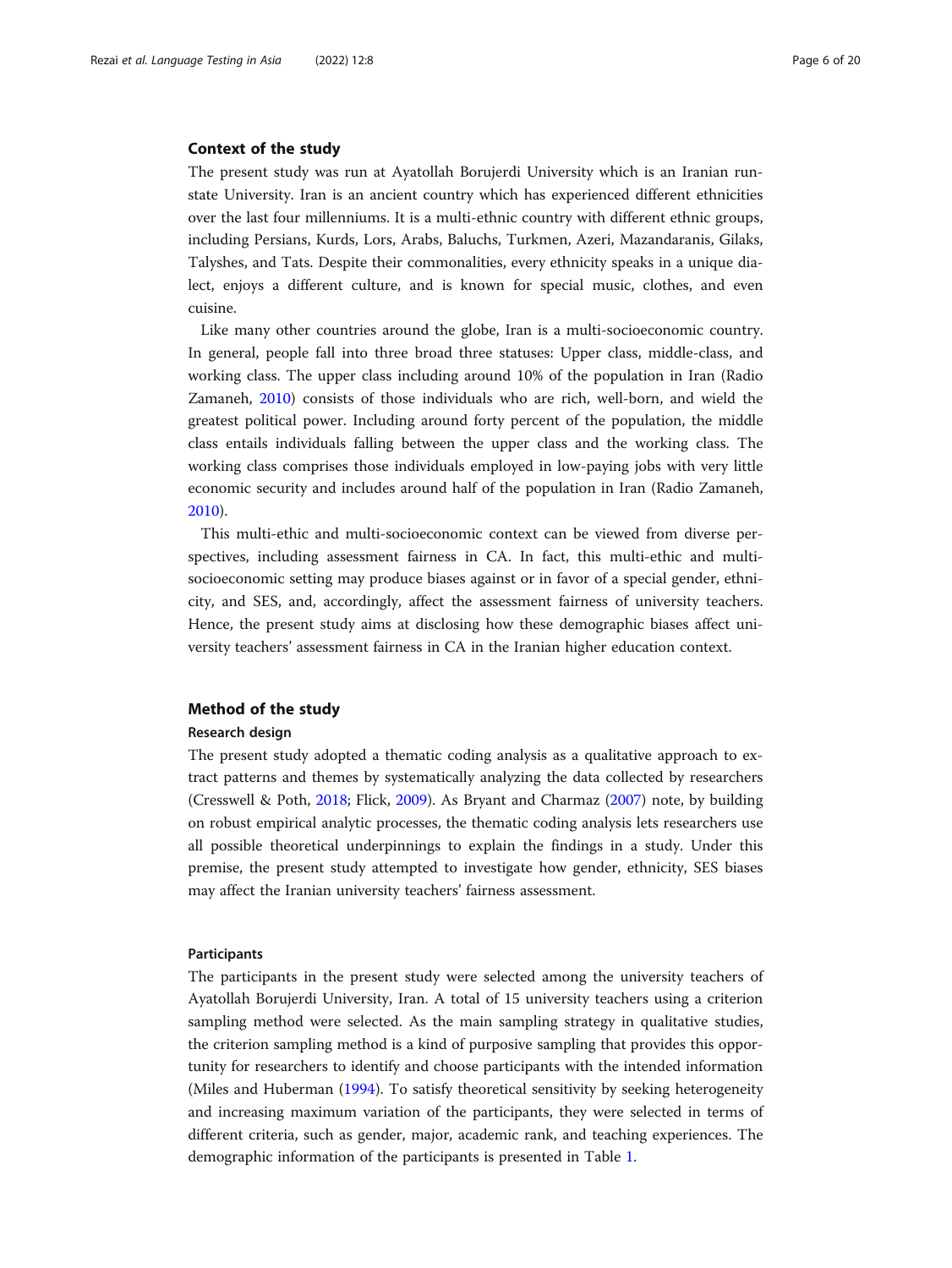| Participant | Gender | Rank       | Major                  | <b>Teaching experience</b> |
|-------------|--------|------------|------------------------|----------------------------|
| Ahmad       | M      | Assis pro. | English literature     | 12                         |
| Ali         | M      | Assis pro. | Mathematics            | 8                          |
| Neda        | F      | Assis pro. | Chemistry              | 7                          |
| Rambod      | M      | Asso pro.  | Economics              | 17                         |
| Abtin       | M      | Assis pro. | Educational Psychology | 5                          |
| Roya        | F      | Assis pro. | Persian literature     | 9                          |
| Hamed       | M      | Asso pro.  | Electronics            | 20                         |
| Mahsa       | F      | Asso pro.  | Chemistry              | 16                         |
| Akbar       | M      | Assis pro. | Biology                | 8                          |
| Zahra       | F      | Asso pro.  | Physical Education     | 18                         |
| Bahman      | M      | Assis pro. | Politics               | 9                          |
| Masoud      | M      | Assis pro. | Linguistics            | 7                          |
| Maryam      | F      | Asso pro.  | Applied Linguistics    | 19                         |
| Javad       | M      | Assis pro. | Civil engineering      | 10                         |
| Sara        | F      | Assis pro. | <b>Statics</b>         | 7                          |

<span id="page-6-0"></span>Table 1 Demographic information of the participants

To select the participants, one of the researchers referred to the education office of the university and explained the present study's objectives to the Deputy of Education. With the consent of the Deputy of Education, the names and phone numbers of 25 university teachers were given to the researcher. Then, the researchers contacted the university teachers, explained the study's objectives, and asked if they were willing to participate in the current study. In general, 19 teachers agreed to take part in the study. Since they were not available on the university campus due to the COVID-19 pandemic, the researchers sent written consent and a reflective written statement to the participants via email or WhatsApp app. A total of 18 university teachers returned the written consent and the reflective written statement among which 15 have been completed correctly. It is worthy to note that the researchers ensured the participants that their responses would be kept confidential and they would share the final findings with them.

# Instruments and data collection procedures

To collect the required data, the researchers scrutinized meticulously the literature (e.g., Green et al., [2007](#page-17-0); Pope et al., [2009;](#page-18-0) Rasooli et al., [2018](#page-18-0); Sirin, [2005\)](#page-18-0) and designed a reflective written statement. Included a prompt, the reflective written statement encouraged the participants to write DOWN their perceptions of and experiences with the connection of gender, ethnicity, and SES biases with their testing practices' quality and how these biases may have affected their assessments. Particularly, the university teachers were invited to reflect upon the following prompt:

Dear professor/instructor,

You are kindly invited to write a report of your perceptions of and experiences with the effects of demographic biases, such as gender, ethnicity, and socioeconomic status biases on your assessment practices. In other words, your report is supposed to show how your assessment practices in the classroom may have been affected by your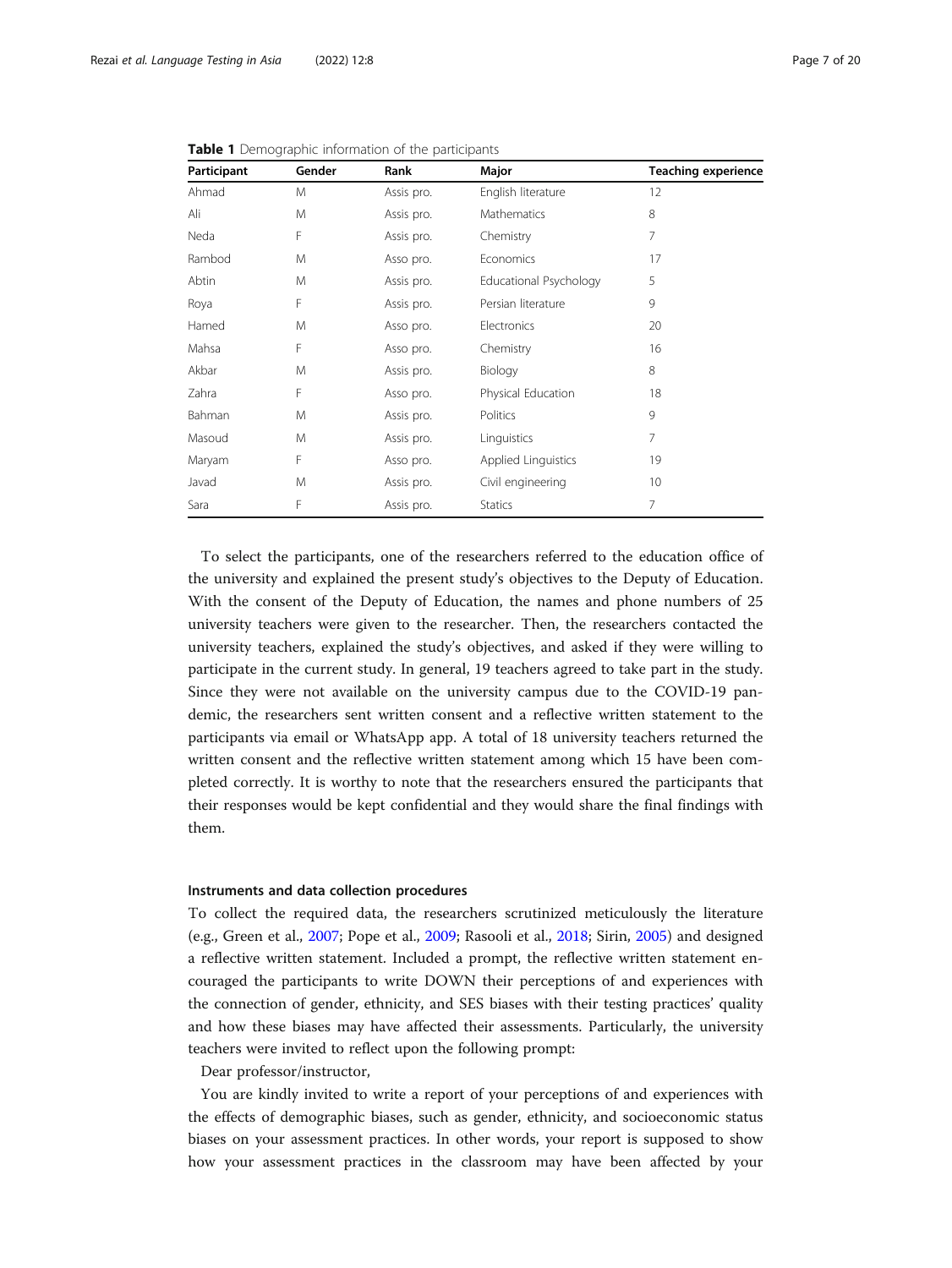students' gender, ethnicity, and socioeconomic status. We appreciate it if you write down your perceptions and experiences in 400–600 words in length.

In digital format, the written reflective statements of the university teachers' were gathered for subsequent analysis. It should be stressed that the given prompts did not restrict the participants to tackle the issues by specifying any kinds of tests in CA. In other words, the participants were kindly invited to write down their perceptions of and experiences with any assessment practices in their mother tongue, Farsi. It should be noted that the researchers recruited two well-experienced translators to translate the participants' responses into English.

# Data analysis procedures

The collected data were subjected to a standard thematic coding analysis. In line with the procedures proposed by Braun and Clarke [\(2006\)](#page-16-0), the researchers extracted inductively the codes germane to the possible effects of gender, ethnicity, and SES biases on CA practices. At the first stage, the researchers got a thorough overview of the participants' responses to become familiarized with them. To do so, they read the reflective written statements over and over. At the next stage, the researchers coded the collected data. According to Richards and Richards [\(1995\)](#page-18-0), coding is defined as highlighting parts of the students' responses to come with codes to describe their content. The researchers underlined different phrases and sentences in different colors corresponding to different codes. Along with underlying all the phrases and sentences matching the codes, the researchers kept adding new codes as they went through the participants' reflective written statements. The researchers collated together all the data into categories identified by the codes. The outstanding advantage of the codes was that they allowed the researchers to gain a clear understanding of the main points recurring through the data. Following this, the researchers detected the initial draft themes by looking over the codes and identifying patterns among them. At this time, the researchers discarded the codes that were too vague or irrelevant. The next stage was dedicated to defining and naming the extracted themes. At this time, the researchers tried to give a succinct and easily understandable name to each theme. Finally, the researchers meticulously inspected the extracted themes and their excerpts. Of particular note is that after the data analysis, the researchers recruited two well-experienced analysts to code the data independently; the inter-rater reliability of the coding yielded ( $\alpha = 93\%$ ). Additionally, the credibility of the results was measured through the 'member checking' strategy (Patten, [2000\)](#page-18-0). In doing so, the researchers gave a copy of the extracted themes and excerpts to one-third of the participants to check if they represented their intended meanings. In general, they affirmed that there was a high consistency between the findings and their intended perceptions.

# Results and discussion

The analysis of the participants' words yielded three recurring themes, including 'gender bias is prevalent in assessment practices', ethnic bias affects adversely assessment practices, and 'SES bias jeopardize fairness in assessment practices' (Fig. [1](#page-8-0)). They are presented and discussed below.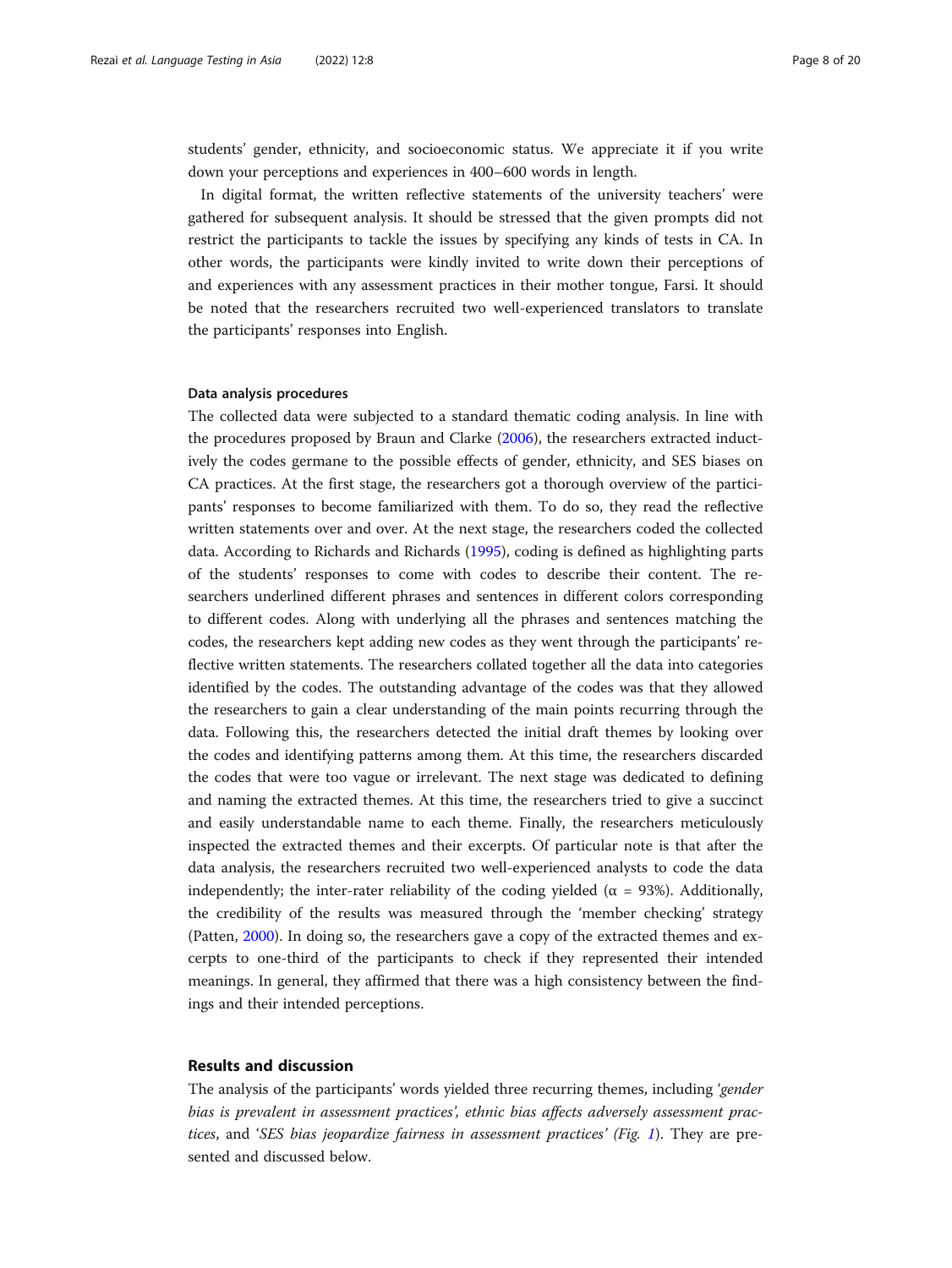<span id="page-8-0"></span>

# Gender bias is prevalent in assessment practices

The first recurring theme gained noticeable attention from the participants was 'gender bias is prevalent in assessment practices'. The university teachers confessed that their assessment practices may be directly or indirectly affected by their students' gender. In this respect, one of the participants accepted that gender bias may influence their assessment practices and commented:

1. I admit that my teaching and testing practices may be affected by my students' gender. For example, sometimes I give implicitly a higher score to the female students who have an attractive appearance. I think this is a part of our nature driving our attention to absorbing things and individuals (Sara, October 20, 2020).

Also, in corroborating with the precedent statement, a female university teacher admitted that her testing practices are somehow influenced by gender bias. She wrote down:

2. To be honest, when I want to administer an oral quiz in my classes, at first, I would like to start with females. I don't know why I like asking females challenging questions. I assign easier questions to males (Roya, October 18, 2020).

Likewise, a male teacher expressed that his testing methods and items may be biased against a special gender. He quoted that:

3. It is a reality that university teachers' decisions are influenced by different factors such as students' gender. I mean that sometimes I may implement a test that is in favor of a particular gender. For example, last semester, since the female students asked for multiple-choice questions, I designed the test based on their taste (Hamed, October 15, 2020).

Besides, another female university teacher asserted that the common pre-assumptions about genders may affect university teachers' assessment practices. She stated: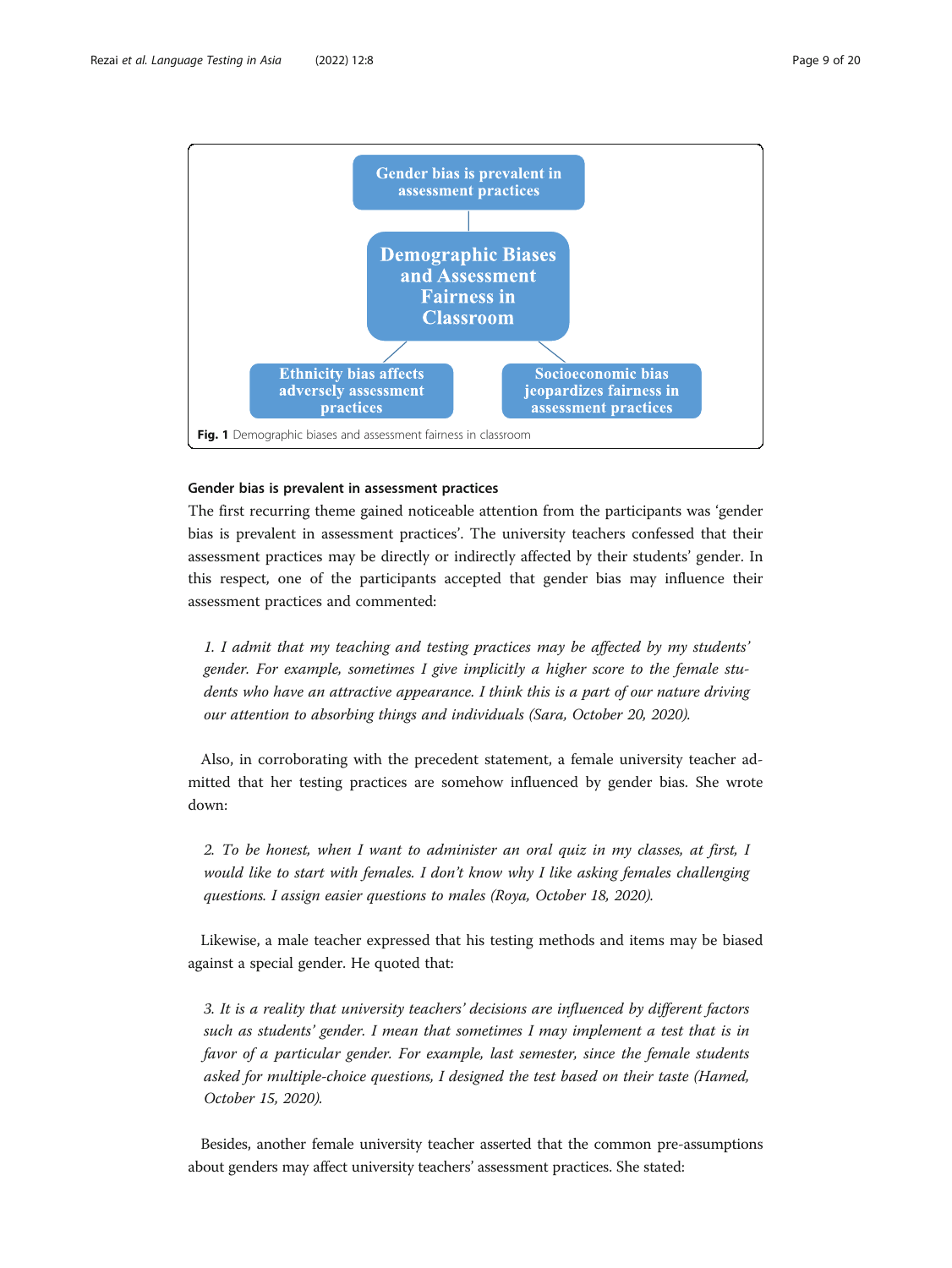4. Because there is the pre-assumption that female students are more active and hardworking in doing class assignments and projects, I always assign demanding and challenging tasks to them. And, consequently, I score their performance positively (Mahsa, October 18, 2020).

Also, a male university teacher affirmed the previous statements, remarking:

5. During the course, female students are more cooperative and obedient and they create less tension and problems for administering assessment practices. This makes me give a higher score to them compared to male students (Neda, October 22, 2020).

Additionally, one of the university teachers emphasized that gender bias in testing materials may be privileged for a particular gender. She stated that:

6. Well, due to the reality that different genders possess different features and abilities, sometimes my testing materials and practices advantage a special gender. For instance, in a case, I designed and administered a test including items that showed males more successful than females in political and economic activities, most of the female students avoided answering them. So, I think it imperiled the reliability and validity of the results (Ali, October 25, 2020).

As the findings indicated, gender bias can influence the Iranian university teachers' assessment practices. It means that the results of the university teachers' evaluation may be polluted by the university students' gender. In turn, this may imperil test fairness in CA. The study's results may be explained from this dimension that the university teachers might have considered a group of students more capable and skilled. That is, due to the cultural and traditional assumptions defining suitable properties for the context at hand, the university teachers' assessment practices may have been affected (Correll & Benard, [2006;](#page-16-0) Bygren, [2020](#page-16-0)). These cultural and traditional assumptions might come into play in the testing process and the university teachers might assess equivalent performances differently. For example, as the findings evidenced, because the evaluation context was traditionally in favor of the female students, the university teachers tended to assess their performance more leniently.

To discuss the study's findings more, we can refer to Chaiken and Trope [\(1999\)](#page-16-0) MODE model. Along with this model, the study's findings may be explained from this perspective that the university teachers' judgments of the students' capabilities might have been influenced by their implicit attitudes toward them. That is, the presence of a student of a particular gender may have activated the university teachers' implicit attitudes and dominated the situation, though the university teachers may have explicitly rejected it (Fazio, [2001\)](#page-17-0). Also, the study's findings may be illustrated from the social reproduction theory. That is, the Iranian university contexts can be viewed as microcosms of society where gender, ethnicity, and SES biases are reproduced by its members (Bowles & Gintis, [1976\)](#page-16-0). In this sense, it can be argued that the Iranian universities might not have been acting as antidotes to gender inequalities. As a result, the university teachers' assessment practices might have been influenced by gender bias.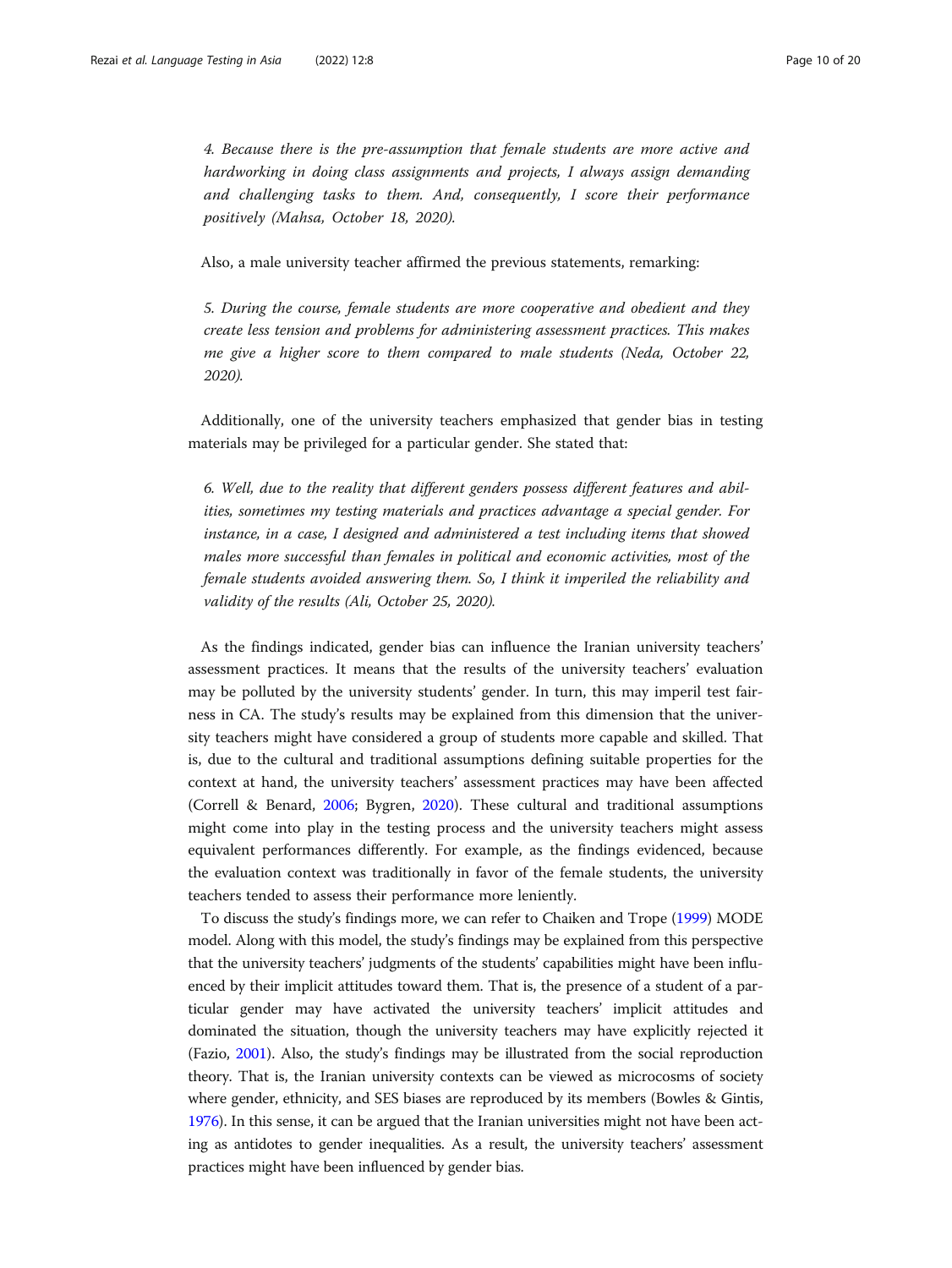The study's findings are compatible with those of Lavy ([2008](#page-17-0)), reporting that Israeli high school teachers discriminated in favor of female students. Additionally, the study's results are consonant with those of Burgess and Greaves ([2013](#page-16-0)), indicating that the British male students were penalized more compared to the female students. Besides, in consistent with the study's findings, Cornwell et al. ([2013\)](#page-16-0) discovered that in the USA, the male students who performed as well as the female students on reading, mathematics, and science were scored less favorably by their instructors. Also, the study's results are in congruent with those Robinson and Lubienski ([2011](#page-18-0)), revealing that USA teachers tended to rate their female students as more knowledgeable than male students in mathematics. Finally, the study's results are compatible with those of Aryadoust ([2016](#page-16-0)) which evidenced that students tended to overestimate the scores of their peers of the opposite sex in peer-assessment practices.

As a part of the study's findings revealed that the university students' physical appearance may be an influencing factor in their university teachers' grading, they resonate with those of Ritts et al. [\(1992\)](#page-18-0), reporting that physically attractive students are treated more leniently by their teachers. Besides, in agreement with the current study's findings, Falch and Naper ([2013](#page-17-0)), and Angelo [\(2014\)](#page-16-0) discovered that pretty female students were assessed more generously by their teachers. Also, the study's findings provide support to the findings of Kiss ([2013\)](#page-17-0). They revealed that in German high schools, the attractive female students received higher grades.`

# Ethnicity bias affects adversely assessment practices

The other theme catching the participants' attention was 'ethnicity bias affects adversely assessment practices'. In support of the existence of ethnicity bias in CA in Iranian higher education contexts, one of the participants remarked:

7. I cannot deny that sometimes my assessment is affected by the students' ethnicity. For example, the last semester one of the students who failed the course came to me and spoke in my mother dialect. He persuaded me to give him the passing score (Abtin, October 19, 2020).

Besides, consonant with the previous statement, another university teacher stated:

8. I try not to let my assessment be adversely affected by students' ethnicity. However, it is an influencing factor since I implicitly ask easy questions to those students who share the same ethnicity with me (Akbar, October 18, 2020).

Moreover, corroborating with the former statement, one of the university teachers wrote down:

9. In Iran, there are strict ties between people having the same ethnicity. And, for example, I have warm and cordial relations with the students coming from the same ethnicity and this can affect my decisions. For example, when they do not do their assignments, I deal with them less strictly and give them more chances to compensate (Zahra, October 25, 2020).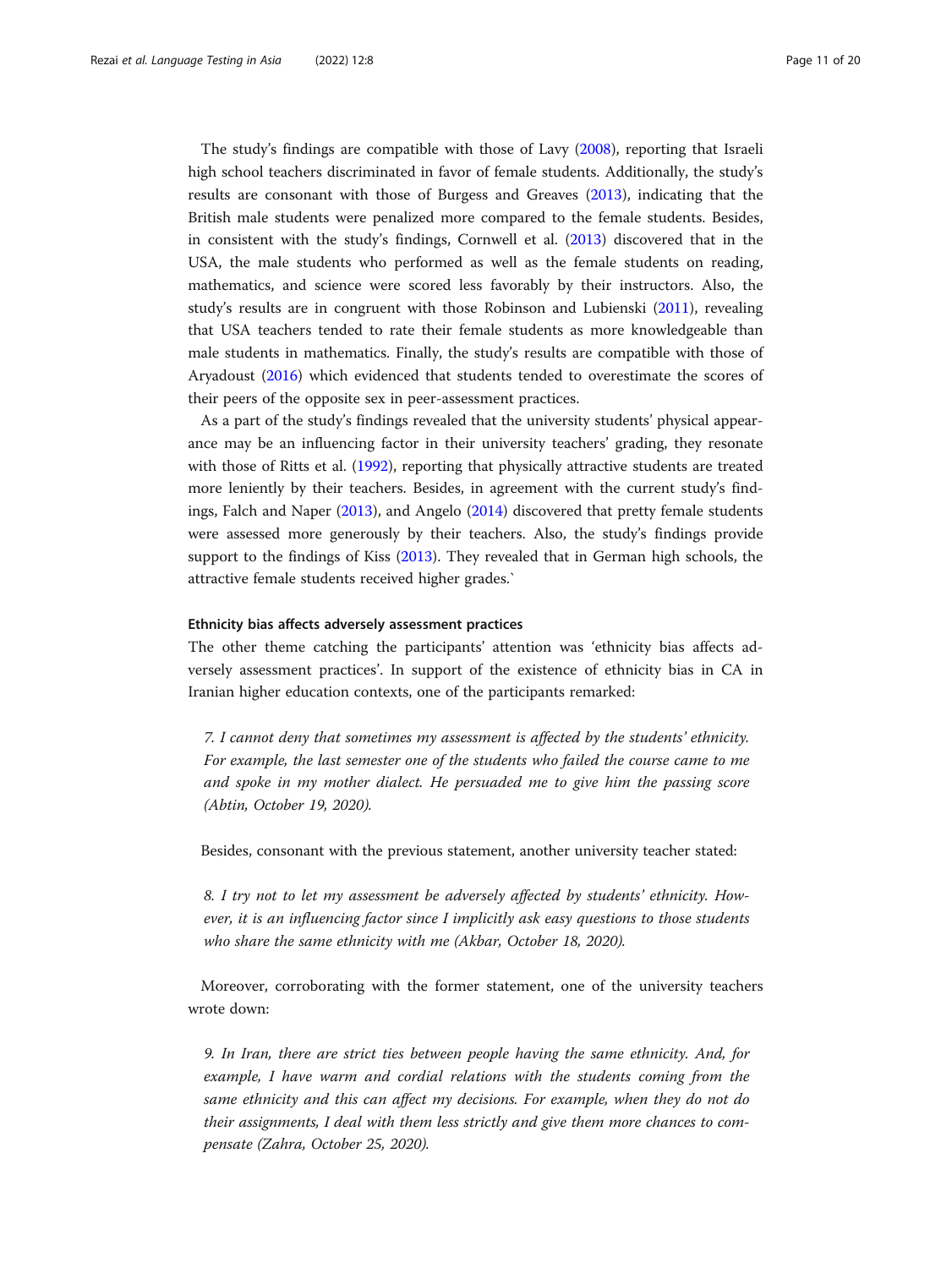Likewise, one of the university teachers stated that ethnicity bias may affect their testing materials. He quoted that:

10. Since there are a couple of different ethnicities in Iran, sometimes the testing materials may advantage a particular group of students. For example, I teach English and two weeks ago, I administered a reading comprehension test whose content was about the customs of Lors. The students who were Lors performed very well on the test because they had a very good background knowledge about its content. At that time, I vividly noticed that ethnicity bias in testing materials might affect students' sores either positively or negatively (Bahman, Octobor 22, 2020).

In addition, in consistent with the previous statements, one of the university teachers remarked that

11. To be honest, in the Iranian context, ethnicity impacts all the life dimensions. So, it is common to see that it may influence university teachers' testing practices. To me, since I have a very negative attitude toward a special ethnicity, I usually do not give an additional score to the students coming from that ethnicity. However, I never give a score lower than their performance during the course (Javad, October 19, 2020).

As documented above, the university teachers' assessment is affected by students' ethnicity. It means that depending on ethnicity, the university teachers may assess favorably a particular group's performance. In alignment with Condron ([2007](#page-16-0)), Farkas ([2003\)](#page-17-0), and Smith and Shepard ([1988\)](#page-18-0), one possible explanation of the study's findings rest on this view that the teachers' decisions about grading, grouping students based on their abilities, and placing students based on their academic ability are highly affected by their perceptions of students' race and ethnicity. That is, since the university teachers' perceptions were positive about a special ethnicity, they might have leniently assessed the students' abilities of that ethnicity and vice versa. Another possible explanation for the study's results may is that the university teachers might have tended to have close and warm relationships with those students coming from their ethnicity. This warm and close relationship may have influenced their assessment. The study's findings gain support from those of Pianta et al. ([1995\)](#page-18-0), documenting that students having a positive relationship with teachers have a higher chance of grade retention.

The findings can also be illustrated from this perspective that the racial and ethnic differences in society may affect teachers' perceptions of a particular ethnicity, and consequently, the outcomes they predict (Starck, et al. [2020](#page-18-0)). That is, because the university teachers might have had the pre-assumption that the students coming from a special ethnicity are hard-working and intelligent, they might base their assessment on that presumptions and give a higher score to the students coming from that special ethnicity. These findings receive support from the results of Kleinfeld ([1972](#page-17-0)) and Irvine ([1990](#page-17-0)), reporting that in the USA, vis-à-vis White students' self-perception, teachers' perceptions are stronger predictors of Black students' perceptions of their own academic ability.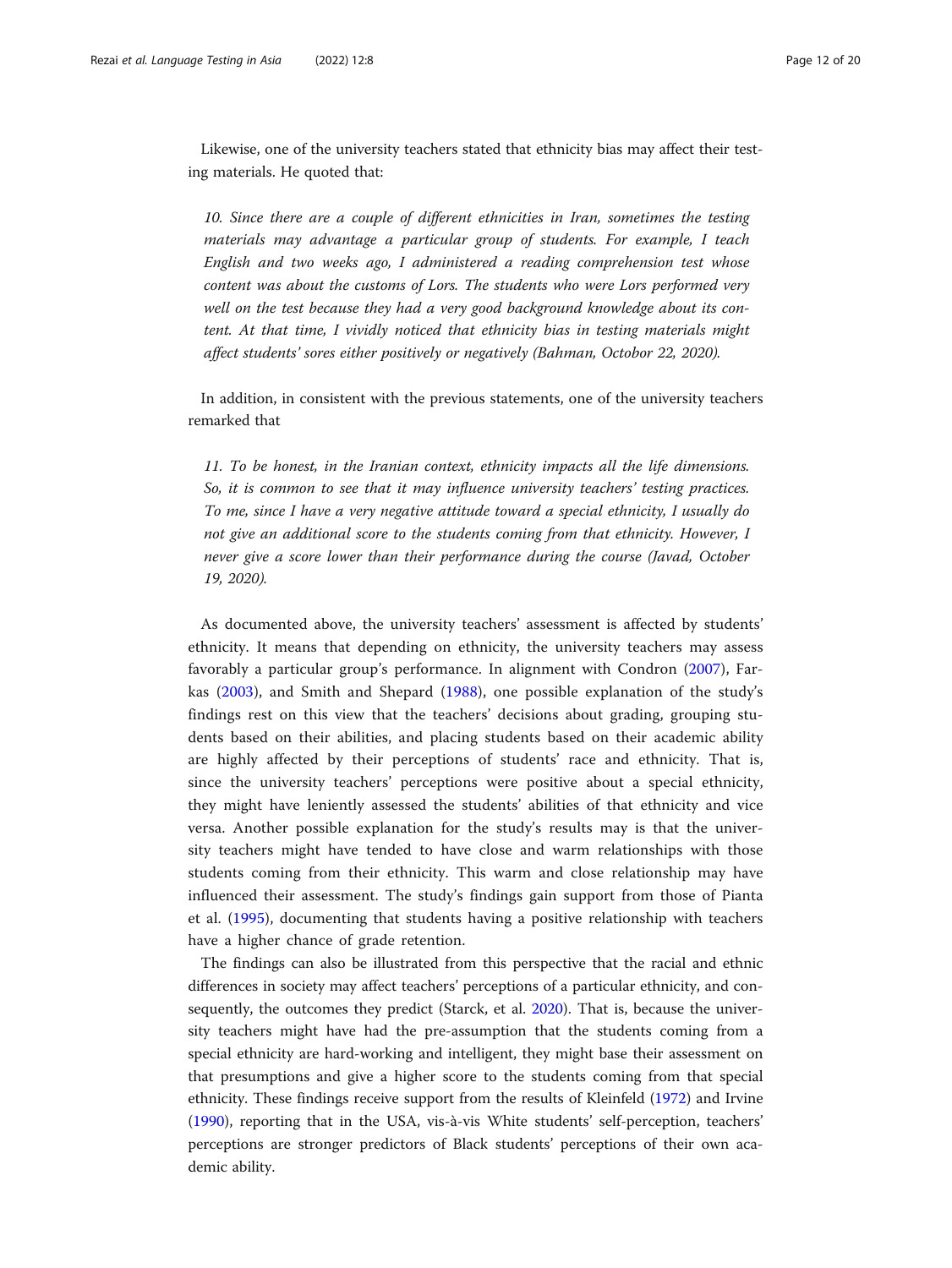In agreement with the study's findings, Burgess and Greaves [\(2013](#page-16-0)) found that British teachers systematically tended to over assess students with Asian backgrounds vis-à-vis black Caribbean and African students. The study's results are also in consistent with those of Tenenbaum and Ruck [\(2007\)](#page-18-0), Yates and Marcelo ([2014\)](#page-19-0), and Irizarry [\(2015\)](#page-17-0), uncovering that there is a racial bias in teachers' testing practices. In this respect, the study's findings resonate with those of Peterson et al. ([2016\)](#page-18-0), reporting that there was a positive relationship between teachers' implicit bias and students' academic achievement in favor of the teachers' preferred ethnic students. Besides, in agreement with the present study's results, Kumar et al. [\(2015\)](#page-17-0) found that around thirty percent of teachers' account of Arab American and Chaldean Americans students' abilities were affected by their implicit bias.

The findings partially accord with those of Starck et al. ([2020](#page-18-0)), revealing that there is a close match between teachers' and non-teachers' racial attitudes in the U.S.A. context. Their findings evidenced that the participating teachers' racial perceptions somehow mirrored those prevalent in their society. The study's findings are in line with the previous studies' results, indicating that teachers tend to give lower scores to Black and Latino students compared to White and Asian students. This test bias was found with respect to students' academic achievement (Ferguson, [2003;](#page-17-0) Ready and Wright, 2011), students' academic involvement (Downey and Pribesh, 2004; McGrady and Reynolds, 2013), and students' problem behaviors (Pigott and Cowen, 2000).

However, it should be noted that the study's findings are partially against those of Van Ewijk ([2011\)](#page-18-0), reporting that there was not any grading bias against the ethnic minority in the Netherlands. Moreover, the study's results are in contrast with those of Hinton and Higson ([2017\)](#page-17-0), uncovering that there was not any effect of ethnicity bias in university teachers' grading in a UK universities. The study's results lend credence to the findings of Hinnerich et al. [\(2015\)](#page-17-0). They found out that there was discrimination against the high school students with a foreign background compared with the Swedish students. Likewise, the study's findings lend support to those of Sprietsma [\(2013\)](#page-18-0) disclosing that the essays that belonged to Turkish students were scored lower by German teachers.

# Socioeconomic bias jeopardizes fairness in assessment practices

The third recurring theme emerged from the participants' words was 'socioeconomic bias jeopardizes fairness in assessment practices'. The participants pinpointed that SES of students affects fairness in their assessment practices. On side of this bias, one of the participants commented:

12. To be honest, perhaps the socioeconomic status of the students might have affected my testing practices. For example, one of my colleagues' girl was my student last year. During the course, I tried to have a supportive relationship with her and scaffold her as much as I can. And, I scored her test sheet with a positive view toward her family (Maryam, October 15, 2020).

Also, in support of the precedent statement, another university teacher stated:

13. Nobody can deny the fact that the students' socioeconomic status is considered a very important factor. Honestly speaking, in few cases, it has already affected my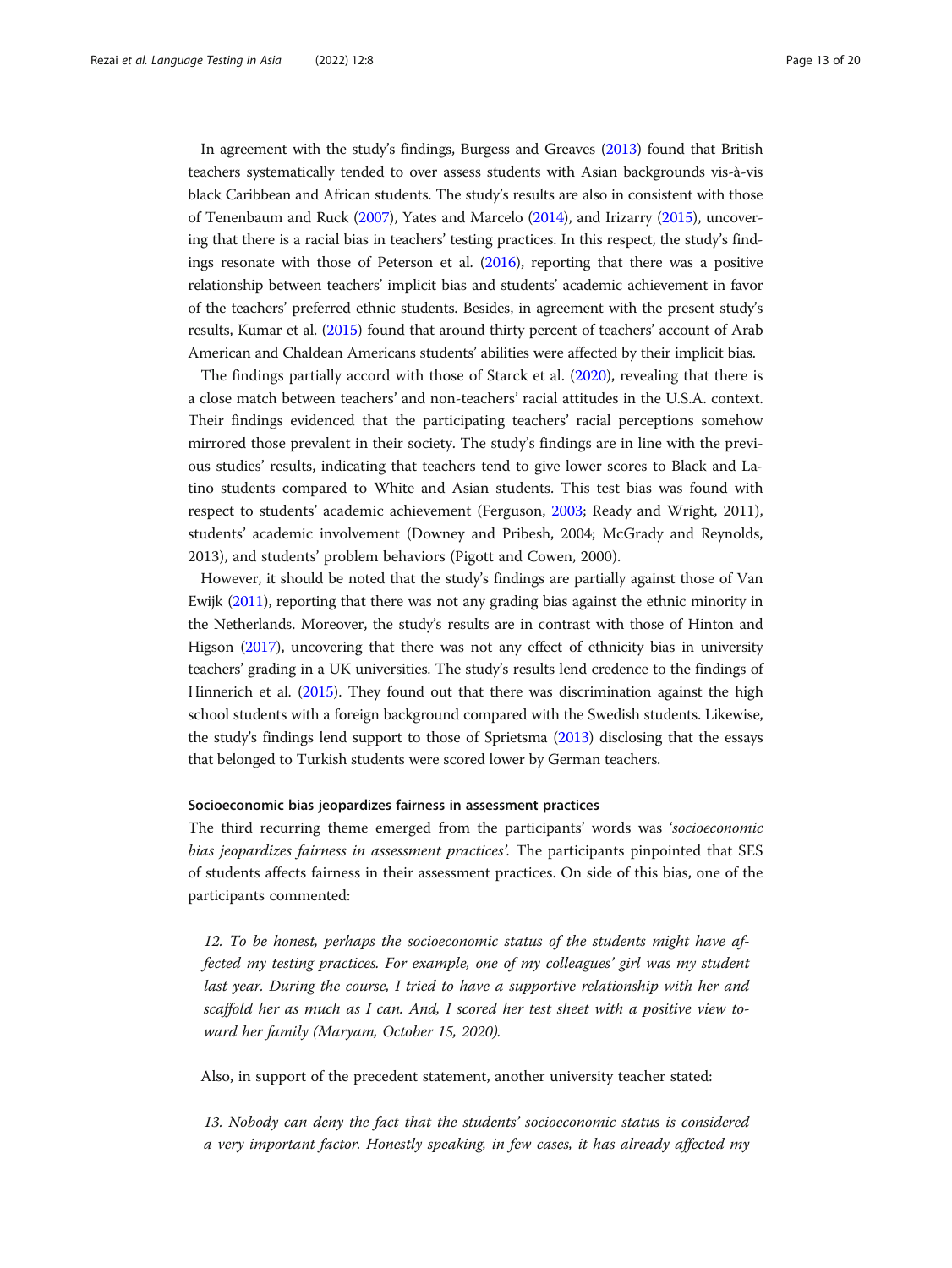testing practices. For example, the wife of the Mayor was my student two years ago. She was usually absent and did not her assignments well over the course. But, I gave the passing score to her (Masoud, October 23, 2020).

Besides, another university teacher tackled this issue from a different dimension and noted:

14. The students coming from the upper class are highly self-confident and try to take the control of the class. They participate more in classroom discussions and try to leave an impression on teachers' teaching and testing practices. Hence, it is not bizarre to see that our testing practices and scores are affected by the students' socioeconomic status (Rambod, October 20, 2020).

Further, one of the university teachers addressed the issue from another perspective and said:

15. Well, it is a reality that students' behaviors are affected by their socioeconomic status. Those students coming from rich families usually bring souvenirs and gifts for university teachers. And this may influence implicitly their teaching and testing practices. For example, one of my colleagues gave an additional score to a student because the student has brought him some souvenirs (Amad, October 23, 2020).

As the findings revealed, university students' SES can affect the Iranian university teachers' assessment. In light of the findings, it can be argued that the Iranian university teachers tended to grade leniently the students coming from the higher SES. The findings may be explained from status-based discrimination theory (Berger et al., [1977](#page-16-0)). In this regard, it can be argued that the university expectations were ascribed to the university students' status expectations. That is, the university teachers expected that the university students with highly ranked status performed better on the tests and, accordingly, they might have assessed their performance more leniently. Hence, the university teachers' expectations acted as a sources bias against the students with a low status (Geygen, 2020).

Also, the study's findings can be explained from this perspective that the teachers' perceptions can affect student's educational achievement as the teacher's relationship with students might be affected by his/her perceptions of the students (Irizarry, [2015](#page-17-0)). Besides, the study's findings may be illuminated from this standpoint that the university students coming from the upper class might have access to more material resources. This, in turn, might have put them in a better position to achieve better academic achievement (Strand, [2014\)](#page-18-0). Additionally, along with Peterson et al. [\(2016\)](#page-18-0), the study's results may be justified from this view that since the belief and expectations of the parents of the upper class is quite different from the other SES classes, it may have pushed the parents to assign more materials resources to support their children's education, and consequently, this might have provided a better condition for the university students' academic achievement.

Additionally, the study's results may be explained from the view that the score pollution occurred by implicit biases. That is, along with Olson and Fazio ([2009](#page-17-0)) and Cameron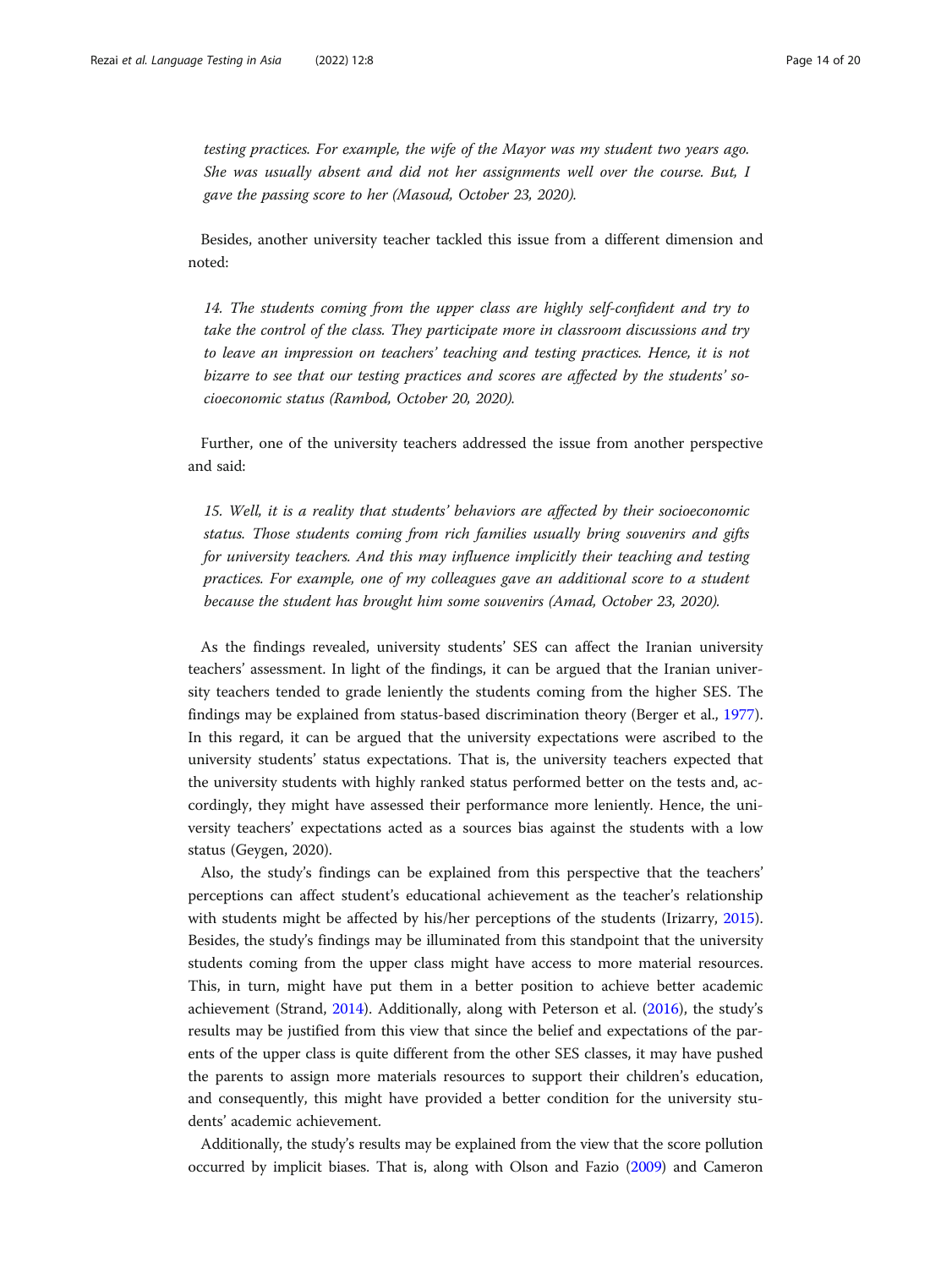et al. ([2012\)](#page-16-0), the reason for the findings is that implicit bias might emerge in the assessment practices as the university teachers' attention might have overload or they might not have been able or willing to control their biases. Another line of discussion for the findings may be ascribed to teacher achievement expectations. That is, teachers hold particular beliefs about their students' academic abilities that are largely affected by students' prior achievement and SES. In this sense, in line with the findings, it may be argued that since the university teachers' achievement expectations might be positive for the students coming from the upper class, they might have assessed their performances favorably (Peterson et al., [2016](#page-18-0)). For example, the university teachers' assessment may have been affected by their achievement expectations of the students coming from highly educated families in this sense that the university students were following their parents' lifestyle.

To explain the current study's findings, in alignment with Peterson et al. ([2016](#page-18-0)), we argue that for two reasons, disparities in teachers' expectations are very important. First, the university teachers' expectations might have influenced their subjective assessment of the university students' academic performance and grades. Second, the university teachers with different expectations toward different students might have taught, supported, and engaged them differently. Hence, the students who might receive more support and engagement from their teachers might have had higher opportunities to learn more, and consequently, performed better on tests (Rubie-Davies, 2015).

The study's findings are in consistent with those of Sirin ([2005](#page-18-0)), revealing that there was a strong positive correlation between students' SES and their academic achievement. The study's results also accord with the results of Willims's (1999) study, evidencing that students from higher SES, got a higher score on standardized achievement tests. Finally, the study's findings are compatible with those of Strand ([2013](#page-18-0)), revealing that SES can partially account for the academic achievement gaps that existed between different students with different SES.

### Conclusion and implications

It is of paramount importance to assess students' abilities as fair as possible. To achieve this prime goal, assessment practices should be designed, implemented, and graded in bias-free ways. Particularly, assessment practices run by university teachers are of paramount importance for university students as they have a huge effect on their academic destiny. Hence, any unfair assessment practice may have lasting negative effects on university students' life (Michal, 2017). Considering this important point, the present study purported to explore the effects of demographic sources of bias, such as gender, ethnicity, and SES on the Iranian university teachers' assessment. The study's findings documented that the university teachers' assessment was affected by students' gender, ethnicity, and SES. The study's results indicated that in the Iranian university contexts, where the assumption is that impartiality is dominant, there is degree of discrimination against university students with a particular gender, ethnicity, and SES. To close, this context seems to mirror largely what is common in society.

In light of the findings, some implications are presented for different stakeholders. First, it is up to the university officials to hold pre-service and in-service teacher training courses on how university teachers control or alleviate the effects of assessment biases, such as gender, ethnicity, and SES. These courses are expected to raise university teachers' awareness about the assessment biases and offer both theoretical and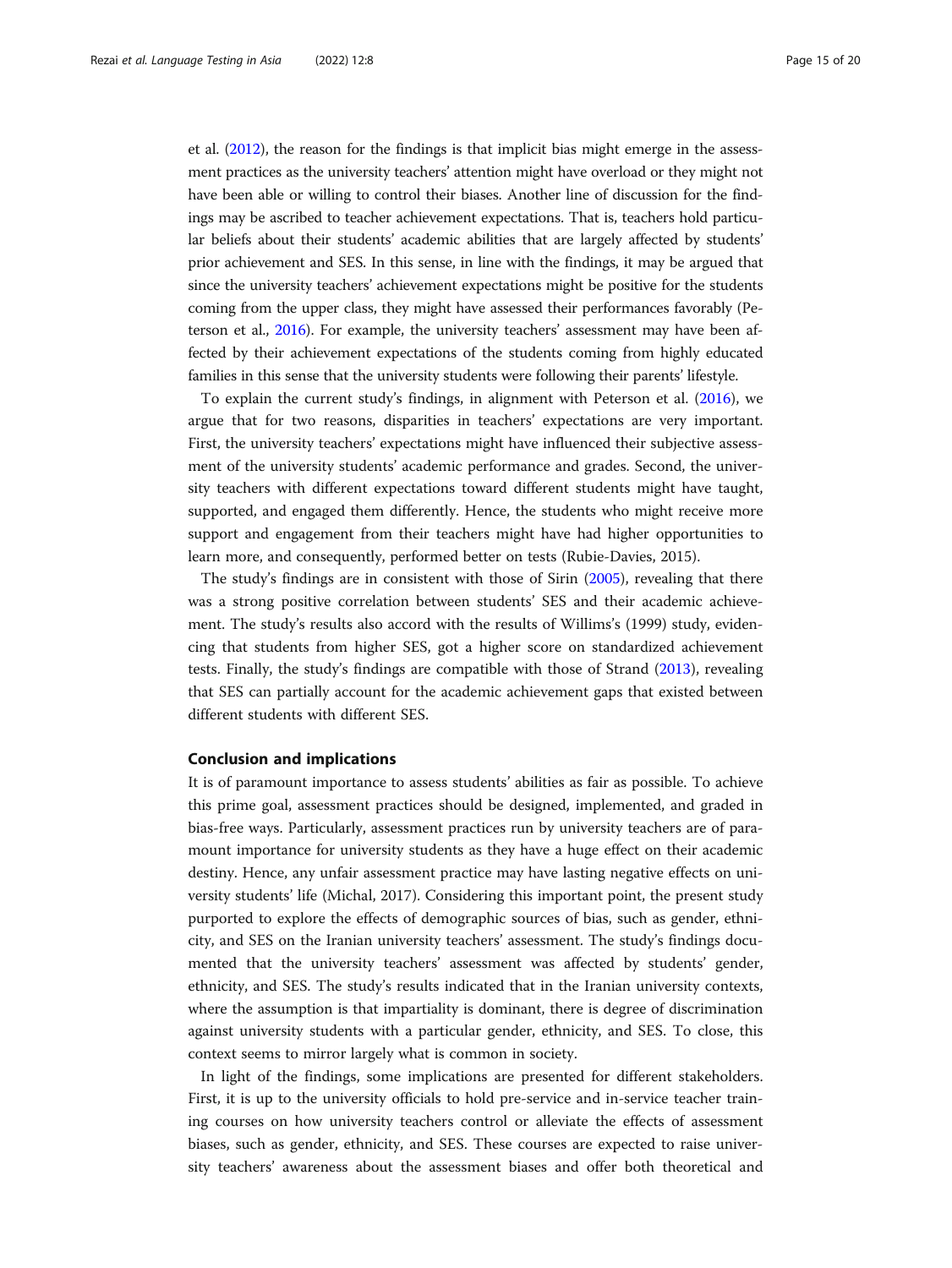<span id="page-15-0"></span>practical guidelines to ameliorate or eliminate their effects. Second, as demographic biases may imperil assessment fairness, teacher educators need to consider them as an indispensable part of university teachers' assessment literacy and cover them sufficiently (Rezai et al., [2021](#page-18-0)). Third, university teachers should be fully cognizant of the adverse effects of gender, ethnicity, and SES biases on their assessment practices and try to avoid them as much as possible. For example, instead of just using teacher-made assessment practices, they can use alternative assessment methods, such as selfassessment and peer-assessment in CA (Sridharan et al., [2019](#page-18-0)). In this way, it is ensured that teachers' biases against a particular gender, ethnicity, and SES may not pollute students' scores.

While the present study's findings may give a clear picture of the Iranian university teachers' perceptions of the effects of gender, ethnicity, and SES biases on assessment practices in CA, they should be interpreted with enough care due to the limitations imposed on the study. Firstly, as the current study included only 15 university teachers at Ayatollah Borujerdi University, more research is needed to explore university teachers' perceptions of the topic in other universities to increase the generalizability of the findings. Secondly, further studies can delve into the university students' perceptions of the effects of gender, ethnicity, and SES biases on assessment practices in CA. In exact words, they can disclose university students' perceptions of and experiences with how gender, ethnicity, and SES biases might have affected their scores. Thirdly, as the current study was restricted to CA contexts, future studies can probe if gender, ethnicity, and SES biases pollute high-stakes tests' results (e.g., the Konkûr) in Iran. Fourthly, further research is required to examine the effects of demographic biases, such as gender, ethnicity, and SES biases on teachers' testing practices in elementary and high school contexts. Finally, future studies can explore if the admission process of Ph.D. students, done through interviews, is affected by demographic biases like gender, ethnicity, and SES.

#### Abbreviations

SES: Socioeconomic status; CA: Classroom assessment

### Authors' contributions

All authors had equal contributions. All authors read and approved the final manuscript.

# Funding

This study received no funding.

#### Availability of data and materials

The data that support the findings of this study are available from the corresponding author upon reasonable request.

# **Declarations**

# Competing interests

The authors declare that they have no competing interests.

#### Author details

<sup>1</sup>University of Ayatollah Burojerdi, Burojerd, Iran. <sup>2</sup>University of Applied Science and Technology (UAST), Ahvaz, Iran.<br><sup>3</sup>Mohrangad Institute of Technology, Abadan, Iran. <sup>4</sup>Allamoh Tabatahi University, Tohran, Iran. <sup></sup> Mehrarvand Institute of Technology, Abadan, Iran. <sup>4</sup>Allameh Tabatabi University, Tehran, Iran. <sup>5</sup>Prince Sattam Bin Abdulaziz University, Al Kharj, Saudi Arabia.

Received: 24 January 2022 Accepted: 14 February 2022 Published online: 02 April 2022

#### References

Abobaker, R. M., Elsayed Khalil, S., Mubarak Merghani, M., Mahadeen, A., Abdelraheem, E. G., & Hamdan-Mansour, A. M. (2021). E-learning success factors from the perspective of academic staff at nursing and education colleges during COVID-19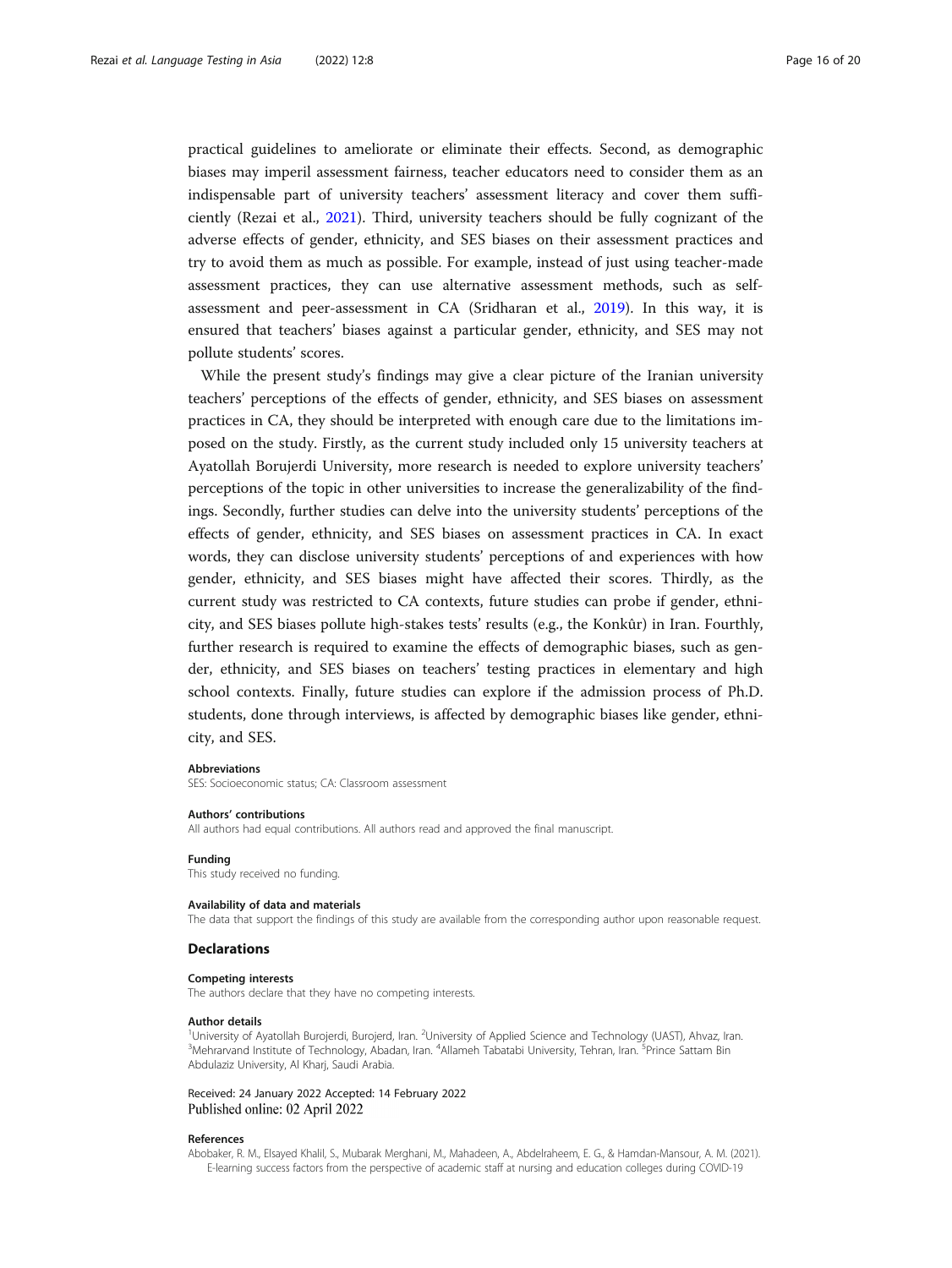<span id="page-16-0"></span>pandemic: A comparative study. Educational Sciences: Theory and Practice, 21(3), 1–10. [https://doi.org/10.12738/jestp.2](https://doi.org/10.12738/jestp.2021.3.001) [021.3.001.](https://doi.org/10.12738/jestp.2021.3.001)

Ahmed, A. A. A., & Ganapathy, A. (2021). Creation of automated content with embedded artificial intelligence: a study on learning management system for educational entrepreneurship. Academy of Entrepreneurship Journal, 27(3), 1–10.

Alkhaldi, A. A. (2021). ESL Materials selection: Key principles and suggestions. Educational Sciences: Theory and Practice, 21(3), 12–26. <https://doi.org/10.12738/jestp.2021.3.002>.

- Alm, F., & Colnerud, G. (2015). Teachers' experiences of unfair grading. Educational Assessment, 20, 132–150. [https://doi.org/1](https://doi.org/10.1080/10627197.2015.1028620) [0.1080/10627197.2015.1028620.](https://doi.org/10.1080/10627197.2015.1028620)
- American Educational Research Association, American Psychological Association, & National Council on Measurement in Education (2014). Standards for educational and psychological testing. Washington, DC: American Educational Research Association.
- Angelo, C. S. (2014). Is There a Bias towards Girls in Non Anonymous Evaluation? Unpublished work. [https://2014.](https://2014.economicsofeducation.com/user/pdfsesiones/166.pdf) [economicsofeducation.com/user/pdfsesiones/166.pdf.](https://2014.economicsofeducation.com/user/pdfsesiones/166.pdf)
- Ary, D., Jacobs, L. C., Sorensen, C. K., & Walker, D. A. (2014). Introduction to research in education, (9th ed., ). Belmont, CA: Wadsworth.
- Aryadoust, V. (2016). Gender and academic major bias in peer assessment of oral presentations. Language Assessment Quarterly, 13(1), 1–24. <https://doi.org/10.1080/15434303.2015.1133626>.
- Bachman, L. F. (1990). Fundamental considerations in language testing. Oxford, UK: Oxford University Press.

Baniasadi, A., Salehi, K., Khodaie, E., Bagheri Noaparast, K., & Izanloo, B. (2022). Fairness in classroom assessment: A systematic review. The Asia-Pacific Education Researcher, 1-19. <https://doi.org/10.1007/s40299-021-00636-z>.

- Banks, J. A., Cochran-Smith, M., Moll, L., Richert, A., Zeichner, K., LePage, P., Darling-Hammond, L., Duffy, H., & McDonald, M. (2005). Teaching diverse learners. In L. Darling-Hammond & J. Bransford (Eds.), Preparing teachers for a changing world: What teachers should learn and be able to do (pp. 232-274). New York: Jossey-Bass.
- Bazvand, A. D., & Rasooli, A. (2022). Students' experiences of fairness in summative assessment: A study in a higher education context. Studies in Educational Evaluation, 72, 101118.
- Berger, J., Fisek, M., Norman, R., & Zelditch, M. (1977). Status characteristics and social interaction: An expectation states approach. New York: Elsevier.

Blossfeld, H.-P., & Shavit, Y. (1993). Persisting barriers: Changes in educational opportunities in thirteen countries. In Y. Shavit, & H.-P. Blossfeld (Eds.), Persistent inequality, (pp. 1–24). Boulder, CO: Westview.

- Bowles, S., & Gintis, H. (1976). Schooling in capitalist America: Educational reform and the contradictions of economic life. Basic Books.
- Braun, V., & Clarke, V. (2006). Using thematic analysis in psychology. Qualitative Research in Psychology, 3(2), 77–101. [https://doi.org/10.1191/1478088706qp063oa.](https://doi.org/10.1191/1478088706qp063oa)
- Bryant, A., & Charmaz, K. (2007). The SAGE handbook of grounded theory. Los Angeles: Sage.

Burger, R. (2017). Student perceptions of the fairness of grading procedures: a multilevel investigation of the role of the academic environment. Higher Education, 74, 301–320. <https://doi.org/10.1007/s10734-016-0049-1>.

Burgess, S., & Greaves, E. (2013). Test scores, subjective assessment, and stereotyping of ethnic minorities. Journal of Labor Economics, 31(3), 535–576. <https://doi.org/10.1086/669340>.

Buttner, E. H. (2004). How do we dis students? A model of (Dis) Respectful business instructor behavior. Journal of Management Education, 28, 319–334. <https://doi.org/10.1177/1052562903252656>.

Bygren, M. (2020). Biased grades? Changes in grading after a blinding of examinations reform. Assessment & Evaluation in Higher Education, 45(2):292–303. [https://doi.org/10.1080/02602938.2019.1638885.](https://doi.org/10.1080/02602938.2019.1638885)

Cameron, C. D., Brown-Iannuzzi, J. L., & Payne, B. K. (2012). Sequential priming measures of implicit social cognition: A metaanalysis of associations with behavior and explicit attitudes. Personality and Social Psychology Review, 16(4), 330–350. <https://doi.org/10.1177/1088868312440047>.

Camilli, G. (2013). Ongoing issues in test fairness. Educational Research and Evaluation: An International Journal on Theory and Practice, 19(2-3), 104–120. [https://doi.org/10.1080/13803611.2013.767602.](https://doi.org/10.1080/13803611.2013.767602)

Chaiken, S., & Trope, Y. (Eds.) (1999). Dual-process theories in social psychology. New York: Guilford Press.

- Chupradit, S., Leewattana, A., & Chupradit, P. W. (2020). The correlation analysis of Internet usage and depression among undergraduate university students in Thailand: cross-sectional study. Journal of Advanced Research in Dynamical & Control Systems, 12, 825–837.
- Čiuladienė, G., & Račelytė, D. (2016). Perceived unfairness in teacher-student conflict situations: Students' point of view, Polish. Journal of Applied Psychology, 14, 49–66. [https://doi.org/10.1515/pjap-2015-0049.](https://doi.org/10.1515/pjap-2015-0049)
- Condron, D. J. (2007). Stratification and educational sorting: explaining inscriptive inequalities in early childhood reading group placement. Social Problem, 54, 139–160. <https://doi.org/10.1525/sp.2007.54.1.139>.
- Cornwell, C., Mustard, D. B., & Van Parys, J. (2013). Noncognitive skills and the gender disparities in test scores and teacher assessments: Evidence from primary school. The Journal of Human Resources, 48(1), 236–264. [https://doi.org/10.1353/jhr.2](https://doi.org/10.1353/jhr.2013.0002) 013.0002
- Correll, S. J., & Benard, S. (2006). Biased estimators? Comparing status and statistical theories of gender discrimination. In S. R. Thye, & E. J. Lawler (Eds.), Social Psychology of the Workplace, (pp. 89–116). Advances in Group Processes. NewYork: Elsevier.
- Cowie, B. (2015). Equity, ethics and engagement: Principles for quality formative assessment in primary science classrooms. In C. Milne, K. Tobin, & D. DeGennaro (Eds.), Sociocultural studies and implications for science education, (pp. 117–133). Netherlands: Springer.
- Cresswell, J. W., & Poth, Ch. N. (2018). Qualitative inquiry & research design: Choosing among five approaches (4th ed). Michigan: SAGE publication.
- Crosthwaite, P., Bailey, D., & Meeker, A. (2015). Assessing in-class participation for EFL: Considerations of effectiveness and fairness for different learning styles. Language Testing in Asia, 5, 1–19. <https://doi.org/10.1186/s40468-015-0017-1>.

Dewey, J. (1923). Democracy and education: An introduction to the philosophy of education. Chicago: Macmillan. Dörnyei, Z. (2005). The psychology of the language learner. New York: Lawrence Erlbaum.

Downing, S. M., & Haladyna, T. M. (2004). Validity threats: overcoming interference with proposed interpretations of assessment data. Medical Education, 38(3), 327–333. [https://doi.org/10.1046/j.1365-2923.2004.01777.x.](https://doi.org/10.1046/j.1365-2923.2004.01777.x)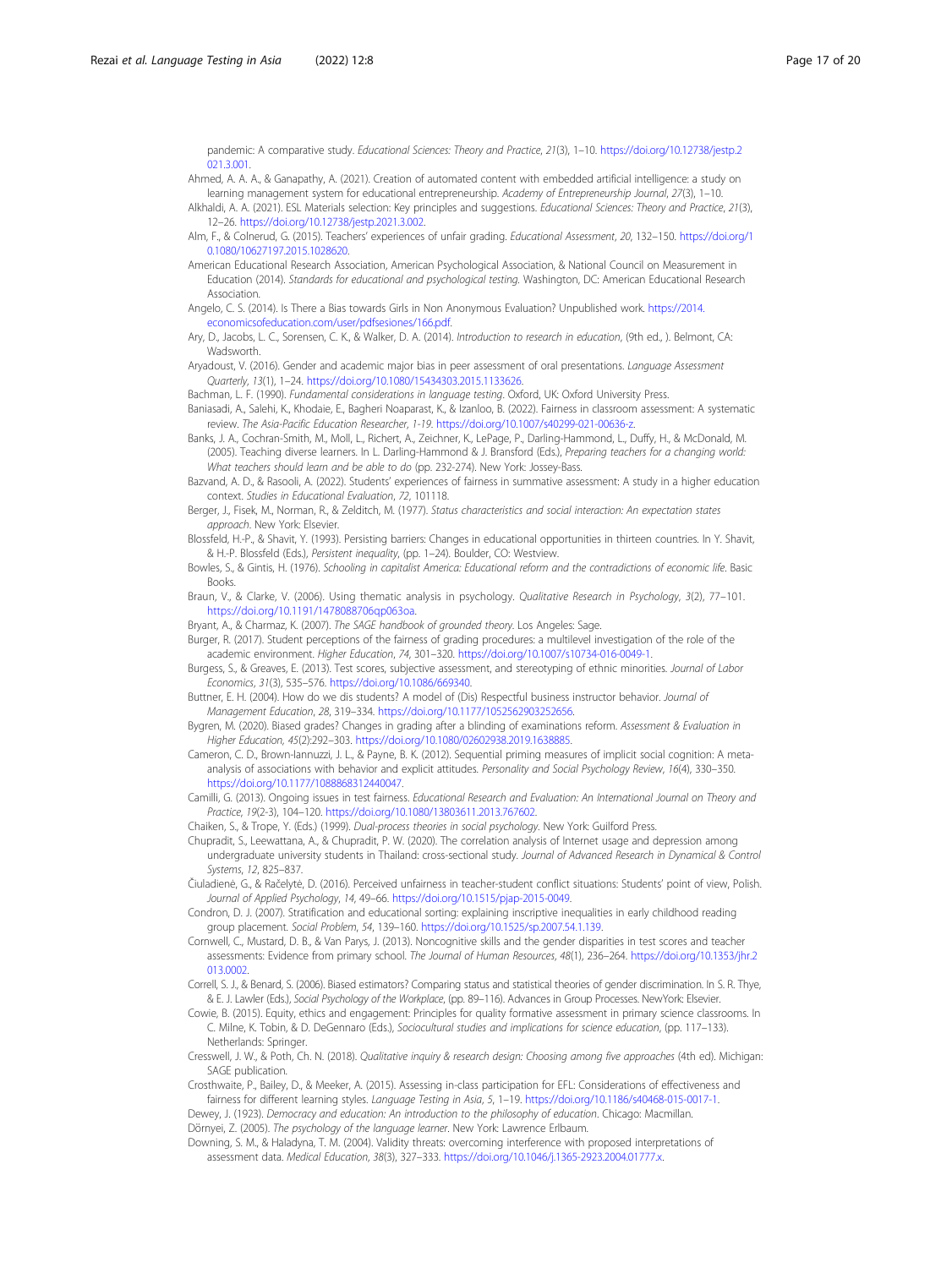<span id="page-17-0"></span>Duffy, J., Warren, K., & Walsh, M. (2001). Classroom interactions: gender of teacher, gender of student, and classroom subject. Sex Roles, 45, 579–593. [https://doi.org/10.1023/A:1014892408105.](https://doi.org/10.1023/A:1014892408105)

Falch, T., & Naper, L. R. (2013). Educational evaluation schemes and gender gaps in student achievement. Economics of Education Review, 36, 12–25. <https://doi.org/10.1016/j.econedurev.2013.05.002>.

Farkas, G. (2003). Racial disparities and discrimination in education: what do we know, how do we know it, and what do we need to know? Teacher College Record, 105, 1119–1146. [https://doi.org/10.1111/1467-9620.00279.](https://doi.org/10.1111/1467-9620.00279)

Fazio, R. H. (2001). On the automatic activation of associated evaluations: an overview. Cognition and Emotion, 15, 115–141. <https://doi.org/10.1080/0269993004200024>.

Ferguson, R. F. (2003). Teachers' perceptions and expectations and the black-white test score gap. Urban Education, 38(4), 460–507. <https://doi.org/10.1177/0042085903038004006>.

Flick, U. (2009). An introduction to qualitative research, (4th ed., ). Thousand Oaks, CA: Sage.

Gotlieb, J. (2009). Justice in the classroom and students' evaluations of marketing professors' teaching effectiveness: an extension of prior research using attribution theory. Marketing Education Review, 19, 1-14. [https://doi.org/10.1080/1052](https://doi.org/10.1080/10528008.2009.11489069) [8008.2009.11489069.](https://doi.org/10.1080/10528008.2009.11489069)

Green, S., Johnson, R., Kim, D., & Pope, N. (2007). Ethics in classroom assessment practices: issues and attitudes. Teaching and Teacher Education, 23, 999–1011. <https://doi.org/10.1016/j.tate.2006.04.042>.

Gunasinghe, A., Hamid, J. A., Khatibi, A., & Azam, S. M. F. (2020). The adequacy of UTAUT-3 in interpreting academician's adoption to e-Learning in higher education environments. Interactive Technology and Smart Education, 17(1), 86–106. <https://doi.org/10.1108/ITSE-05-2019-0020>.

Hamid, M. O., Hardy, I., & Reyes, V. (2019). Test-takers' perspectives on a global test of English: questions of fairness, justice and validity. Language Testing in Asia, 9(1), 1–20.

Hauser, R. M. (1994). Measuring socioeconomic status in studies of child development. Child Development, 65(6), 1541-1545 [https://doi.org/10.2307/1131279.](https://doi.org/10.2307/1131279)

Hazel, E., Logan, P., & Gallagher, P. (1997). Equitable assessment of students in physics: Importance of gender and language background. International Journal of Science Education, 19, 381–392. [https://doi.org/10.1080/0950069970190402.](https://doi.org/10.1080/0950069970190402)

Hinnerich, B. T., Hoglin, E., & Johannesson, M. (2015). Discrimination against students with foreign backgrounds: Evidence from grading in Swedish public high schools. Education Economics, 23(6), 660–676. [https://doi.org/10.1080/09645292.2](https://doi.org/10.1080/09645292.2014.899562) [014.899562.](https://doi.org/10.1080/09645292.2014.899562)

Hinton, D. P., & Higson, H. (2017). A large-scale examination of the effectiveness of anonymous marking in reducing group performance differences in higher education assessment. PLoS ONE, 12(8), 10182711. [https://doi.org/10.1371/journal.pone.](https://doi.org/10.1371/journal.pone.0182711) [0182711.](https://doi.org/10.1371/journal.pone.0182711)

Holmgren, J., & Bolkan, S. (2014). Instructor responses to rhetorical dissent: Student perceptions of justice and classroom outcomes. Communication Education, 63, 17–40. [https://doi.org/10.1080/03634523.2013.833644.](https://doi.org/10.1080/03634523.2013.833644)

Irizarry, Y. (2015). Selling students short: Racial differences in teachers' evaluations of high, average, and low performing students. Social Science Research, 52, 522–538. [https://doi.org/10.1016/j.ssresearch.2015.04.002.](https://doi.org/10.1016/j.ssresearch.2015.04.002)

Irvine, J. J. (1990). Black students and school failure: Policies, practices, and prescriptions. New York: Greenwood Press. Ishak, Z., & Fin, L. (2013). Truants' and teachers' behaviors in the classroom. Procedia-Social and Behavioral Sciences, 103, 1228– 1237. [https://doi.org/10.1016/j.sbspro.2013.10.451.](https://doi.org/10.1016/j.sbspro.2013.10.451)

Johnson, K. E., Jordan, S. R., & Poehner, M. E. (2005). The TOEFL trump card: An investigation of test impact in an ESL classroom. Critical Inquiry in Language Studies, 2(2), 71–94. [https://doi.org/10.1207/s15427595cils0202\\_1](https://doi.org/10.1207/s15427595cils0202_1).

Jones, S., & Dindia, K. (2004). A meta-analytic perspective on sex equity in the classroom. Review of Educational Research, 74(4), 443–471. <https://doi.org/10.3102/00346543074004443>.

Kiss, D. (2013). Are immigrants and girls graded worse? Results of a matching approach. Education Economics, 21(5), 447–463. [https://doi.org/10.1080/09645292.2011.585019.](https://doi.org/10.1080/09645292.2011.585019)

Kleinfeld, J. (1972). The relative importance of teachers and parents in the formation of Negro and White students' academic self-concepts. The Journal of Educational Research, 65, 211–212. [https://doi.org/10.1080/00220671.1972.10884298.](https://doi.org/10.1080/00220671.1972.10884298)

Kraus, M. W., & Stephens, N. M. (2012). A road map for an emerging psychology of social class. Social and Personality Psychology Compass, 6(9), 642–656. [https://doi.org/10.1111/j.1751-9004.2012.00453.x.](https://doi.org/10.1111/j.1751-9004.2012.00453.x)

Kumar, R., Karabenick, S. A., & Burgoon, J. N. (2015). Teachers' implicit attitudes, explicit beliefs, and the mediating role of respect and cultural responsibility on mastery and performance-focused instructional practices. Journal of Educational Psychology, 107(2), 533–545. [https://doi.org/10.1037/a0037471.](https://doi.org/10.1037/a0037471)

Lavy, V. (2008). Do gender stereotypes reduce girls' or boys' human capital outcomes? Evidence from a natural experiment. Journal of Public Economics, 92(10-11), 2083–2105. [https://doi.org/10.1016/j.jpubeco.2008.02.009.](https://doi.org/10.1016/j.jpubeco.2008.02.009)

Lemons, M., Martin, T., & Seaton, J. (2011). Justice in the classroom: does fairness determine student cheating behaviors? Journal of Academic Administration in Higher Education, 7, 17–21 [http://jwpress.com/JAAHE/Issues/JAAHE-2011-Spring.](http://jwpress.com/JAAHE/Issues/JAAHE-2011-Spring.pdf#page=17) [pdf#page=17.](http://jwpress.com/JAAHE/Issues/JAAHE-2011-Spring.pdf#page=17)

Marjoribanks, K. (1979). Families and their learning environments: An empirical analysis. London: Routledge and Kegan Paul. Marx, S., & Larson, L. L. (2012). Taking off the color-blind glasses: recognizing and supporting Latina/o students in a predominately White school. Educational Administration Quarterly, 48(2), 259–303. <https://doi.org/10.1177/0013161X11421923>.

Miles, M. B., & Huberman, A. M. (1994). Qualitative data analysis: An expanded sourcebook. New York: Sage.

Mueller, C. W., & Parcel, T. L. (1981). Measures of socioeconomic status: alternatives and recommendations. Child Development, 52, 13–30. <https://doi.org/10.2307/1129211>.

Newstead, S. E., & Dennis, I. (1990). Blind marking and sex bias in student assessment. Assessment and Evaluation in Higher Education, 15, 132–139. <https://doi.org/10.1080/0260293900150204>.

Noel, S., & de Broucker, P. (2001). Intergenerational inequities: a comparative analysis of the influence of parents' educational background on length of schooling and literacy skills. In W. Hutmacher, D. Cochrane, & N. Bottani (Eds.), In pursuit of equity in education: Using international indicators to compare equity policies, (pp. 277–298). Dordrecht, the Netherlands: Kluwer Academic.

Olson, M. A., & Fazio, R. H. (2009). Implicit and explicit measures of attitudes: The perspective of the MODE model. In R. E. Petty, R. H. Fazio, & P. Briñol (Eds.), Attitudes: Insights from the new implicit measures, (pp. 19–63). New York: Psychology Press.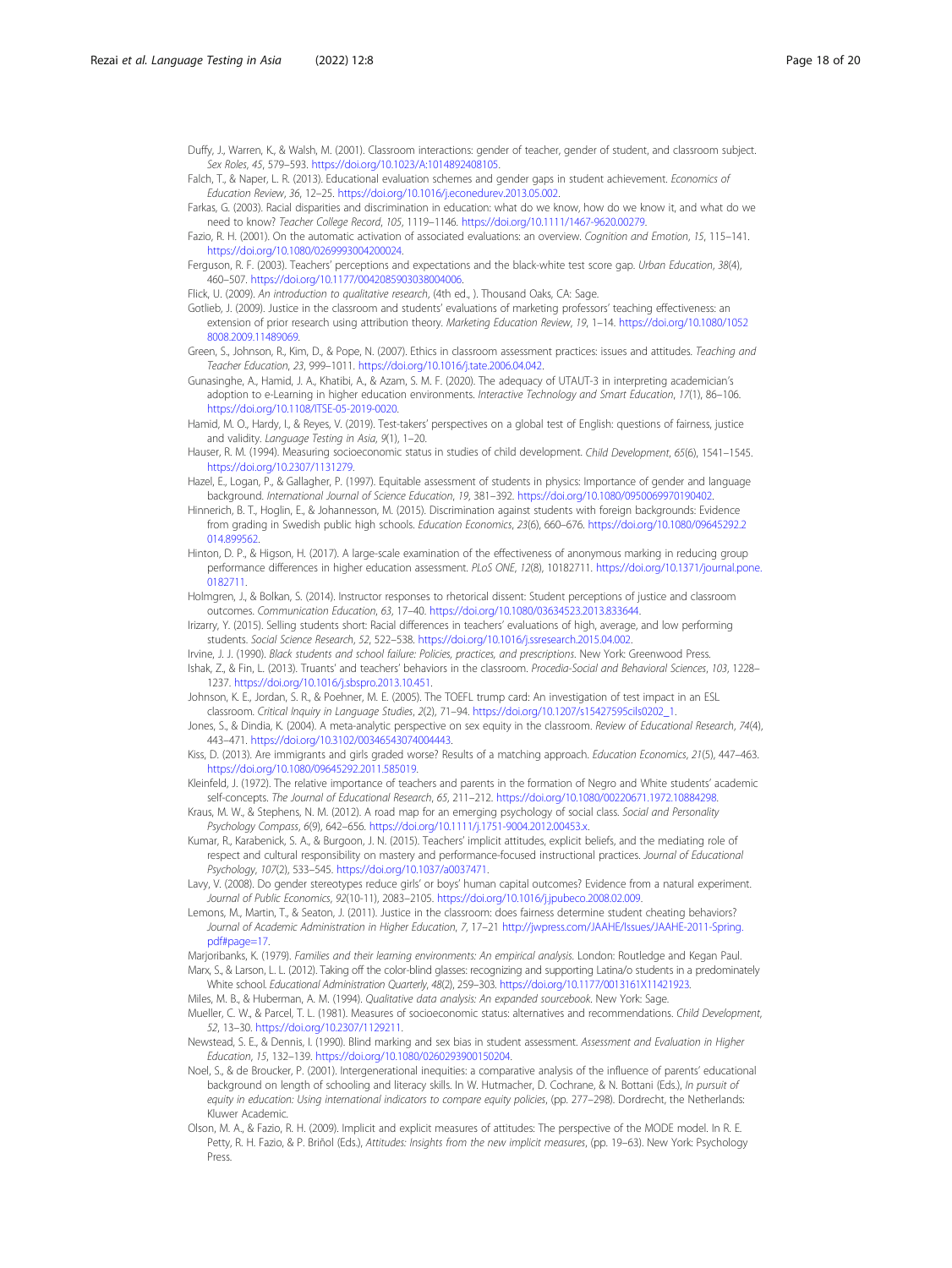<span id="page-18-0"></span>Patten, K. (2000). Research report. Washington: Washington State University Press.

- Pereira, D., Niklasson, L., & Flores, M. A. (2017). Students' perceptions of assessment: a comparative analysis between Portugal and Sweden. Higher Education, 73, 153–173. <https://doi.org/10.1007/s10734-016-0005-0>.
- Peterson, E. R., Rubie-Davies, C., Osborne, D., & Sibley, C. (2016). Teachers' explicit expectations and implicit prejudiced attitudes to educational achievement: Relations with student achievement and the ethnic achievement gap. Learning and Instruction, 42, 123–140. [https://doi.org/10.1016/j.learninstruc.2016.01.010.](https://doi.org/10.1016/j.learninstruc.2016.01.010)
- Pianta, R. C., Steinberg, M. S., & Rollins, K. B. (1995). The first two years of school: teacher-child relationships and deflections in children's classroom adjustment. Development and Psychopathology, 7(2), 295–312. [https://doi.org/10.1017/S09545794](https://doi.org/10.1017/S0954579400006519) [00006519.](https://doi.org/10.1017/S0954579400006519)
- Piff, P. K., Stancato, D., Cote, S., & Mendoza-Denton, R. (2012). Higher social class predicts increased unethical behavior. Proceedings of the National Academy of Sciences, 109(11), 4086–4091. <https://doi.org/10.1073/pnas.1118373109>.
- Pope, N., Green, S. K., Johnson, R. L., & Mitchell, M. (2009). Examining teacher ethical dilemmas in classroom assessment. Teaching and Teacher Education, 25, 778–782. [https://doi.org/10.1016/j.tate.2008.11.013.](https://doi.org/10.1016/j.tate.2008.11.013)
- Radio Zamaneh (2010). [Ten million Iranians under absolute poverty line](http://www.payvand.com/news/10/may/1316.html). May 29, 2010. Retrieved May 28, 2010
- Rasooli, A. (2021). Fairness in classroom assessment: conceptual and empirical investigations (Doctoral dissertation, Queen's University Canada.
- Rasooli, A., Razmjoee, M., Cumming, J., Dickson, E., & Webster, A. (2021). Conceptualising a fairness framework for assessment adjusted practices for students with disability: an empirical study. Assessment in Education: Principles, Policy & Practice, 1-21. <https://doi.org/10.1080/0969594X.2021.1932736>.
- Rasooli, A., Zandi, H., & DeLuca, C. (2018). Re-conceptualizing classroom assessment fairness: a systematic meta-ethnography of assessment literature and beyond. Studies in Educational Evaluation, 56, 164–181. [https://doi.org/10.1016/j.stueduc.201](https://doi.org/10.1016/j.stueduc.2017.12.008) [7.12.008.](https://doi.org/10.1016/j.stueduc.2017.12.008)
- Rezai, A., Alibakhshi, G., Farokhipour, S., & Miri, M. (2021). A phenomenographic study on language assessment literacy: hearing from Iranian university teachers. Language Testing Asia, 11, 1-25. <https://doi.org/10.1186/s40468-021-00142-5>. Richards, T., & Richards, L. (1995). Using hierarchical categories in qualitative data analysis. In U. Kelle (Ed.), Computer-aided
- qualitative data analysis: Theory, methods, and practice, (pp. 80–95). Thousand Oaks, CA: Sage.
- Ritts, V., Patterson, M. L., & Tubbs, M. E. (1992). Expectations, impressions, and judgments of physically attractive students: a review. Review of Educational Research, 62(4), 413–426. <https://doi.org/10.2307/1170486>.
- Robinson, J. P., & Lubienski, S. T. (2011). The development of gender achievement gaps in mathematics and reading during elementary and middle school. American Educational Research Journal, 48(2), 268–302. [https://doi.org/10.3102/000283121](https://doi.org/10.3102/0002831210372249) [0372249.](https://doi.org/10.3102/0002831210372249)
- Sanders, J. R., Hills, J., Nitko, A., Merwin, J., Trice, C., Dianda, M., & Schneider, J. (1990). Standards for teacher competence in educational assessment of students, (pp. 30–32). Educational Measurement: Issues and Practices.
- Scott, S., Webber, C. F., Lupart, J. L., Aitken, N., & Scott, D. E. (2014). Fair and equitable assessment practices for all students. Assessment in Education: Principles, Policy & Practice, 21, 52–70. [https://doi.org/10.1080/0969594X.2013.776943.](https://doi.org/10.1080/0969594X.2013.776943)
- Shohamy, E. (1993). The power of tests: the impact of language tests on teaching and learning. Washington, DC: The National Foreign Language Center.
- Sirin, S. R. (2005). Socioeconomic status and academic achievement: a meta-analytic review of research. Review of Educational Research, 75(3), 417–453. <https://doi.org/10.3102/00346543075003417>.
- Smith, M. L., & Shepard, L. A. (1988). Kindergarten readiness and retention: a qualitative study of teachers' beliefs and practices. American Educational Research Journal, 25(3), 307–333. <https://doi.org/10.3102/00028312025003307>.
- Song, X. (2018). The fairness of a graduate school admission test in China: voices from administrators, teachers, and testtakers. Asia-Pacific Education Researcher, 27, 79–89. [https://doi.org/10.1007/s40299-018-0367-4.](https://doi.org/10.1007/s40299-018-0367-4)
- Spear, M. G. (1984). Sex bias in science teachers' ratings of work and pupil characteristics. European Journal of Science Education, 6, 369–377. <https://doi.org/10.1080/0140528840060407>.
- Sprietsma, M. (2013). Discrimination in grading: experimental evidence from primary school teachers. Empirical Economics, 45(1), 523–538. <https://doi.org/10.1007/s00181-012-0609-x>.
- Sridharan, B., Tai, J., & Boud, D. (2019). Does the use of summative peer assessment in collaborative group work inhibit good judgement? Higher Education, 77, 853–870. <https://doi.org/10.1007/s10734-018-0305-7>.
- Starck, J. G., Riddle, T., Sinclair, S., & Warikoo, N. (2020). Teachers are people too: Examining the racial bias of teachers compared to other American adults. Educational Researcher, 49(4), 273–284. <https://doi.org/10.3102/0013189X20912758>.
- Strand, S. (2013). Insights: What accounts for ethnic achievement gap in secondary schools in England. issue 4. Autumn: Retrieved from [http://www.education.ox.ac.](http://www.education.ox.ac) uk/wordpress/wp-content/uploads/2013/12/Insights4\_Ethnic-Achievement\_ Strand.pdf.
- Strand, S. (2014). Ethnicity, gender, social class and achievement gaps at age 16: Intersectionality and getting it for the white working class. Research Papers in Education, 29, 131–171. <https://doi.org/10.1080/02671522.2013.767370>.
- Tajeddin, Z., & Alemi, M. (2014). Criteria and bias in native English teachers' assessment of L2 pragmatic appropriacy: content and FACETS analyses. Asia-Pacific Education Researcher, 23, 425–434. [https://doi.org/10.1007/s40299-013-0118-5.](https://doi.org/10.1007/s40299-013-0118-5)
- Tenenbaum, H. R., & Ruck, M. D. (2007). Are teachers' expectations different for racial minority than for European American students? A meta-analysis. Journal of Educational Psychology, 99, 253–273. [https://doi.org/10.1037/0022-](https://doi.org/10.1037/0022-0663.99.2.253) [0663.99.2.253](https://doi.org/10.1037/0022-0663.99.2.253).
- Tierney, R. (2013). Fairness in classroom assessment. In J. H. McMillan (Ed.), Sage handbook of research on classroom assessment, (pp. 125–144). Thousand Oaks, CA: SAGE Publications.
- Uludag, O. (2014). Fair and square: How does perceptions of fairness is associated to aggression? Procedia-Social and Behavioral Sciences, 143, 504–508. <https://doi.org/10.1016/j.sbspro.2014.07.424>.
- Vadivu, S. V., & Chupradit, S. (2020). Psychosocial and occupational impact assessment due to internet addiction: A critical review. Systematic Reviews in Pharmacy, 11(7), 152–155. [https://doi.org/10.31838/srp.2020.7.24.](https://doi.org/10.31838/srp.2020.7.24)
- Vallade, J., Martin, M., & Weber, K. (2014). Academic entitlement, grade orientation, and classroom justice as predictors of instructional beliefs and learning outcomes.
- van Ewijk, R. (2011). Same work, lower grade? Student ethnicity and teachers' subjective assessments. Economics of Education Review, 30(5), 1045–1058. [https://doi.org/10.1016/j.econedurev.2011.05.008.](https://doi.org/10.1016/j.econedurev.2011.05.008)